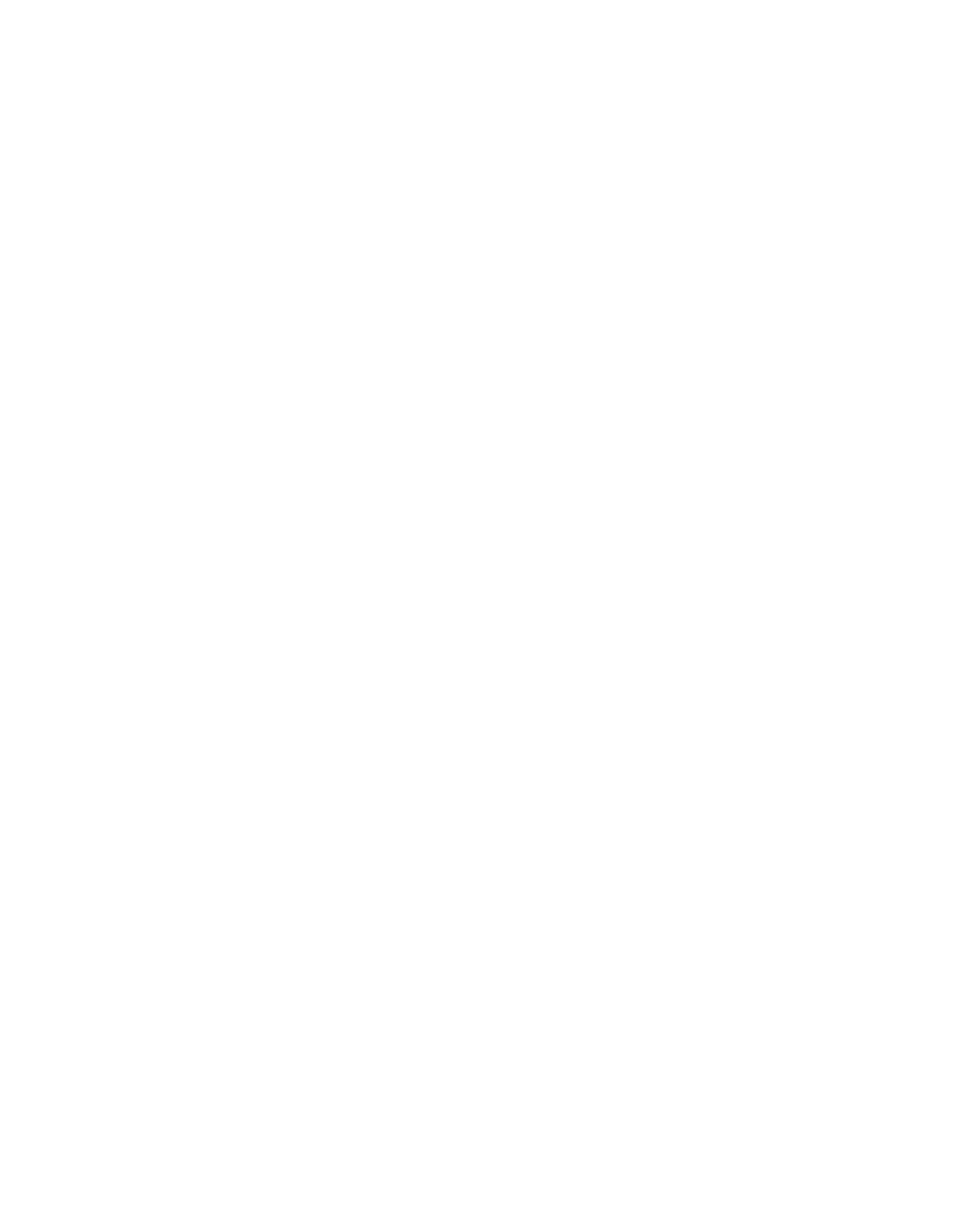## **TABLE OF CONTENTS**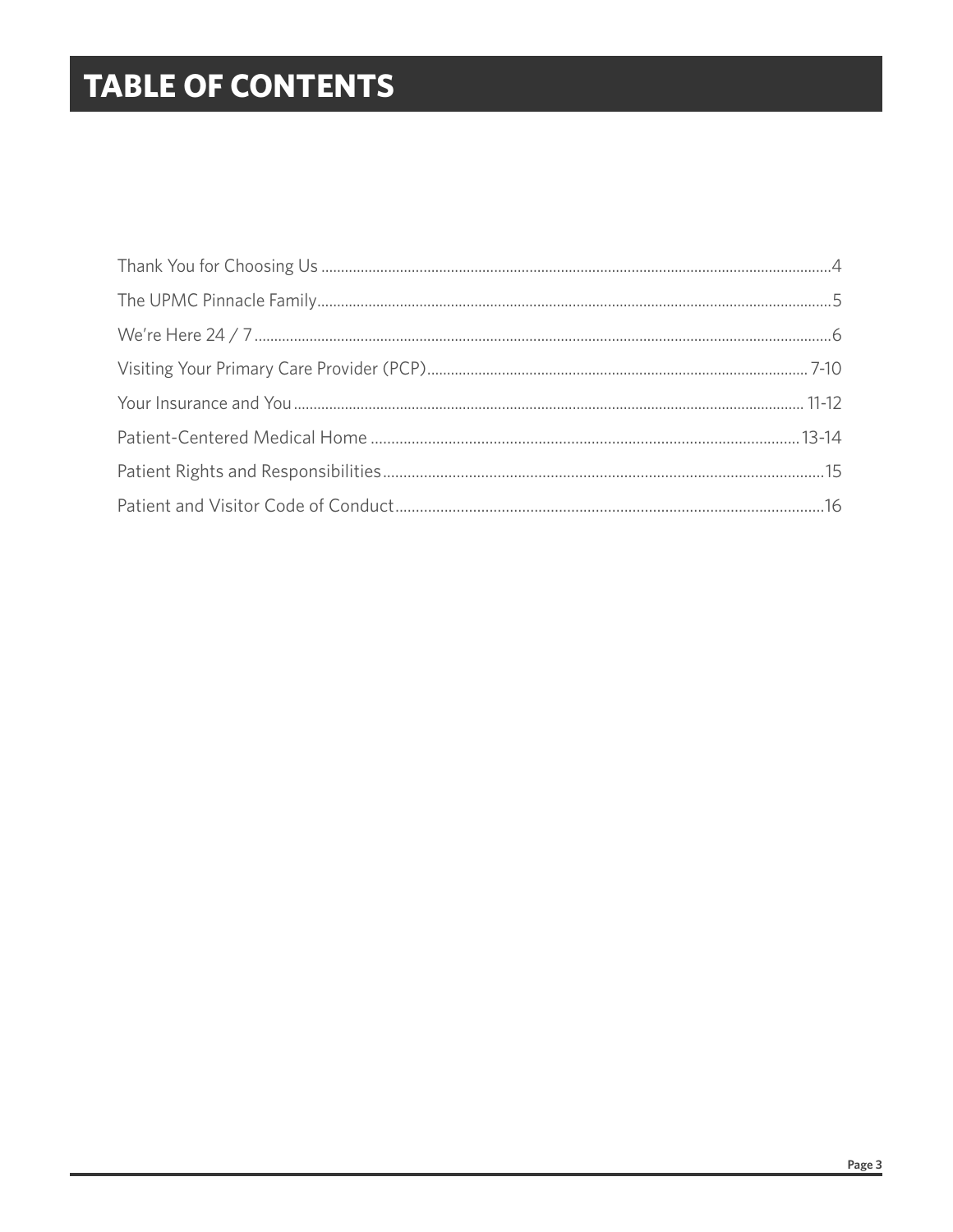## **Thank You for Choosing Us**

Thank you for choosing UPMC Pinnacle for your primary and specialty health care needs. We know you want to be as healthy and safe as possible. We want to give the best possible care to every life we touch. We are looking forward to getting to know you and working with you so you can feel your best.

#### **ABOUT YOUR PACKET**

The new patient packet is your guide to UPMC Pinnacle. It tells you what you need to know about visiting us, calling us, and getting the care you need. There are also forms for you to fill out. Getting to know you and your health history helps us to give the care you need.

#### **YOUR FIRST APPOINTMENT**

Your first appointment is called a new patient appointment. You will meet your primary health care provider (PCP) and go over the forms you have filled out. You will also talk about any blood work or other appointments you might need. Below is other information you will need to know for your first appointment:

- Plan to get to your appointment 30 minutes early.
- Bring a photo ID with you. This might be a driver's license or a work or school badge.
- Bring your insurance card with you.
- Bring the forms you have filled out in the addendum packet.
- Ask for other health records to be sent to your new PCP office.
- If someone helps you with your health, we would love to meet them!

#### **My new primary health care office**

| My appointment day and time |  |
|-----------------------------|--|
|                             |  |

Thank you again for choosing us. We look forward to caring for you!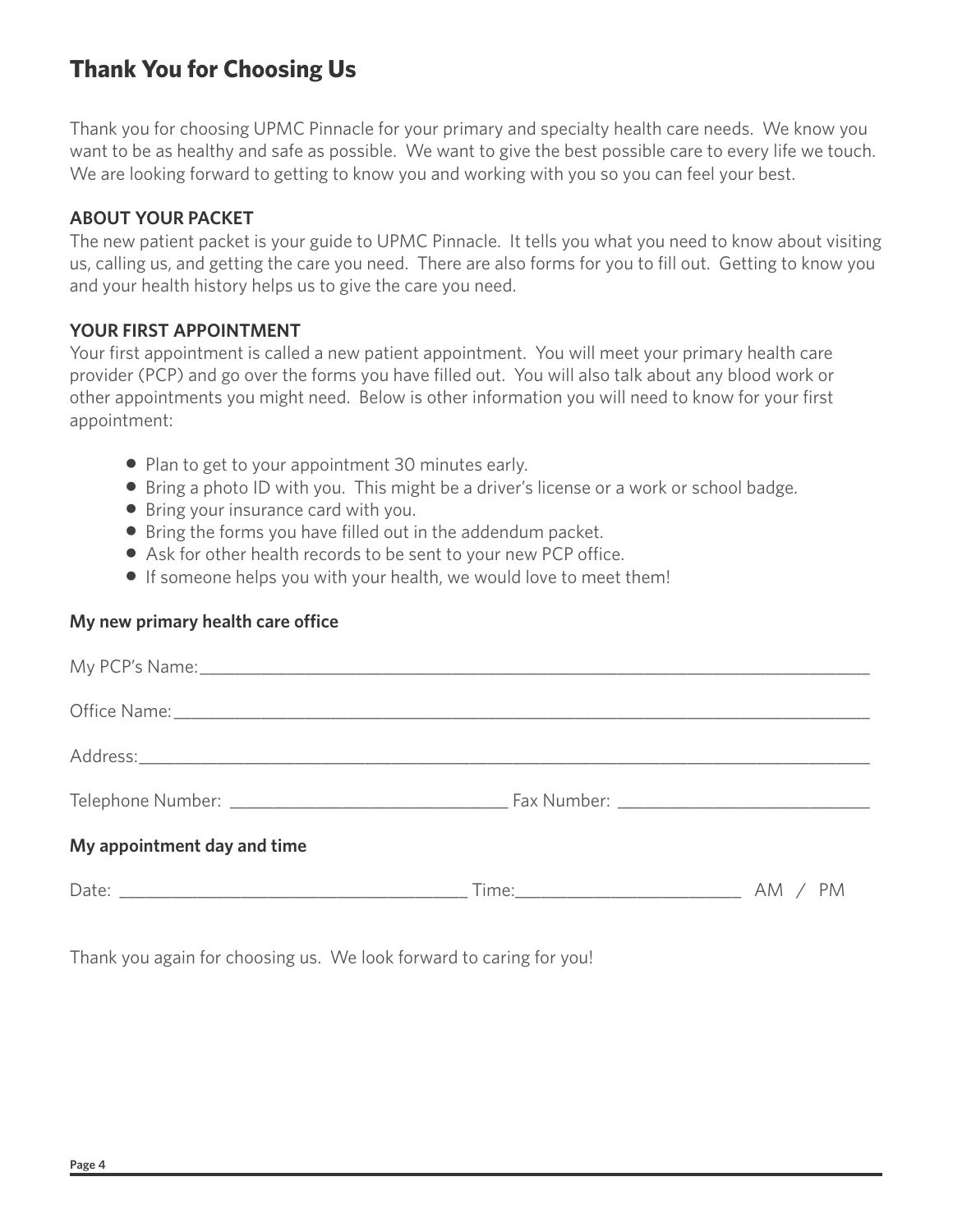## **The UPMC Pinnacle Family**

UPMC Pinnacle provides primary and specialty care to people who live in central Pennsylvania. We can take care of your routine health needs and help you live well with conditions like diabetes or asthma. When you're feeling sick, we have people that can see you the same day. Everyone at UPMC Pinnacle wants you to feel your best, every day. A list of our locations is available on our website at UPMCPinnacle.com/PrimaryCare.

#### **UPMC PINNACLE**

UPMC Pinnacle began as Harrisburg Hospital in 1873. We have cared for the people of central Pennsylvania for over 100 years. We know how important it is to take care of your health close to home. We have seven hospitals and over 50 primary health care locations to help you do just that. We also have places to help you with:

- 
- $\bullet$  Walk-in care when you feel sick  $\bullet$  Outpatient surgery
- 
- Rehabilitation needs Heart care
- Spine and back care **•** Weight loss
- X-rays, MRIs, or other tests Specialty care for chronic diseases
	-
- Cancer care z Pregnancy and childbirth
	-
	-

#### **OUR MISSION**

Our Mission: UPMC Pinnacle is a charitable organization dedicated to maintaining and improving the health and quality of life for all the people of central Pennsylvania.

Our Vision: UPMC Pinnacle will be the most caring, innovative, disciplined, and trusted health system in central Pennsylvania.

#### Our Values:

- 
- Concern Professionalism Respect Accountability
- Charity Collaboration Satisfaction Safety
- 
- 
- 
- 

We believe in our mission, our vision, and our values. We listen to what you need and work as a team to keep you healthy and safe. We use current research and equipment, which means we are always learning! We want you to have the best possible care when you need it.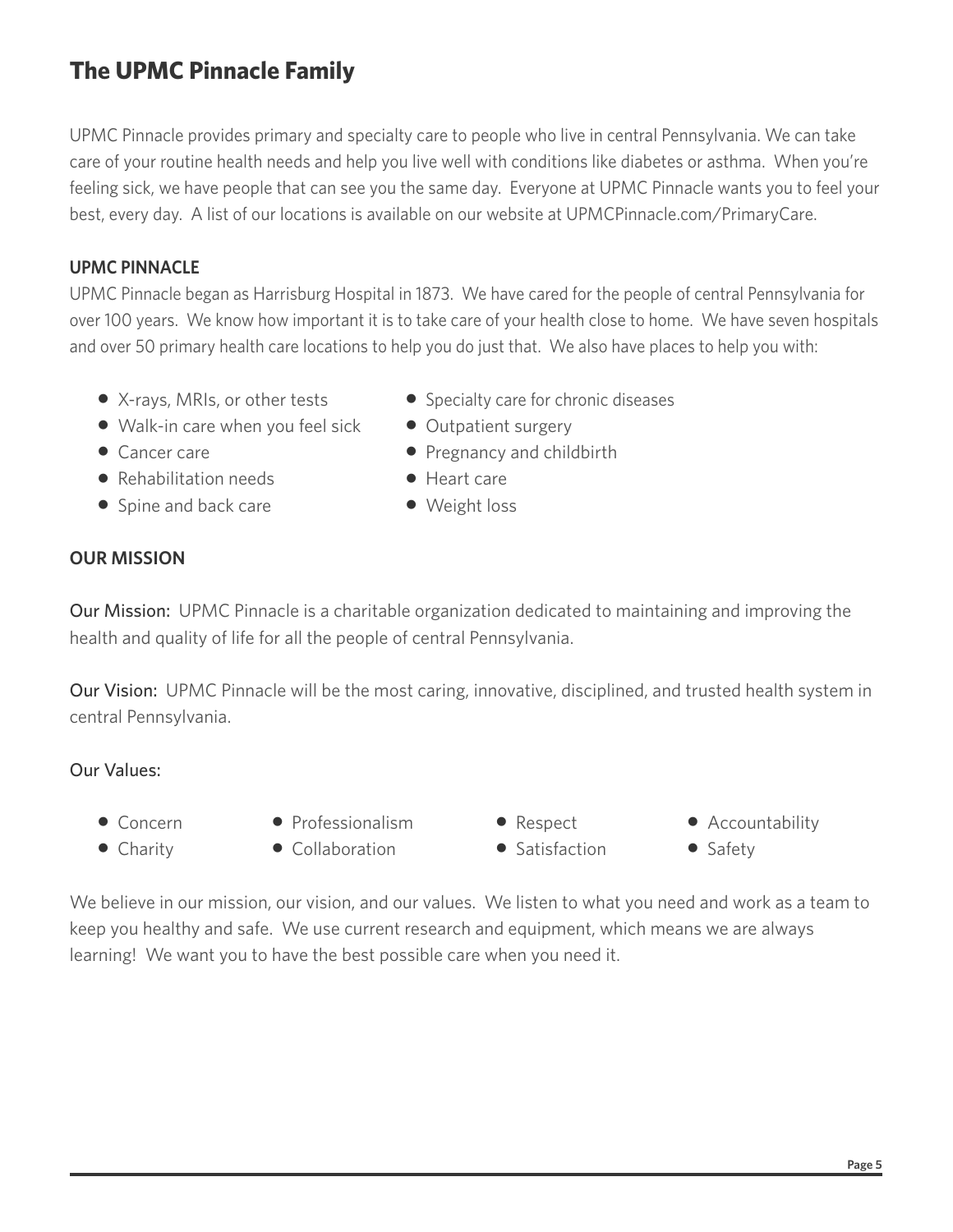## **WE'RE HERE 24 / 7**

You can call us anytime. Our phones are answered no matter what time it is. That's because we're here, all day every day.

#### **IN AN EMERGENCY**

**If you have an emergency, please go to the nearest hospital emergency room or call 911.** 

Please call your PCP after your emergency has been taken care of. This helps to let us know you had an emergency. Your PCP might want to see you to make sure you are doing okay.

#### **WHEN YOUR PCP OFFICE IS OPEN**



When you need to make an appointment, feel sick, or have a question, call your PCP first. If you are feeling sick, we can usually see you on the same day. If what we have available is hard for your schedule, we have many walk-in locations to help you feel better fast. You can find a list of our walk-in and urgent care locations and hours on our website at UPMCPinnacle.com/RightCare.

When you need to talk with a nurse or someone in your PCP office, our call center will help connect you. If your provider is with another patient when you call, someone will take a message for you. You might also talk to a nurse in our Nurse Advice Center. One phone number connects you to everything you need!

#### **WHEN YOUR PCP OFFICE IS CLOSED**

When you have an important health need, call us. Even if your PCP office is closed. We have a Nurse Advice Center ready to talk with you and help you decide what is best for your health. Just call the number you use for your PCP office. If you have an emergency, please go to the nearest hospital emergency room or call 911.

#### **SEE YOUR HEALTH INFORMATION ONLINE**

- Schedule appointments Ask for medicine refills See your test results
	-
- 
- See future appointments  $\bullet$  See visit information and education  $\bullet$  Ask questions
- -

You can sign up for MyPinnacleHealth on our website at MyPinnacleHealth.org.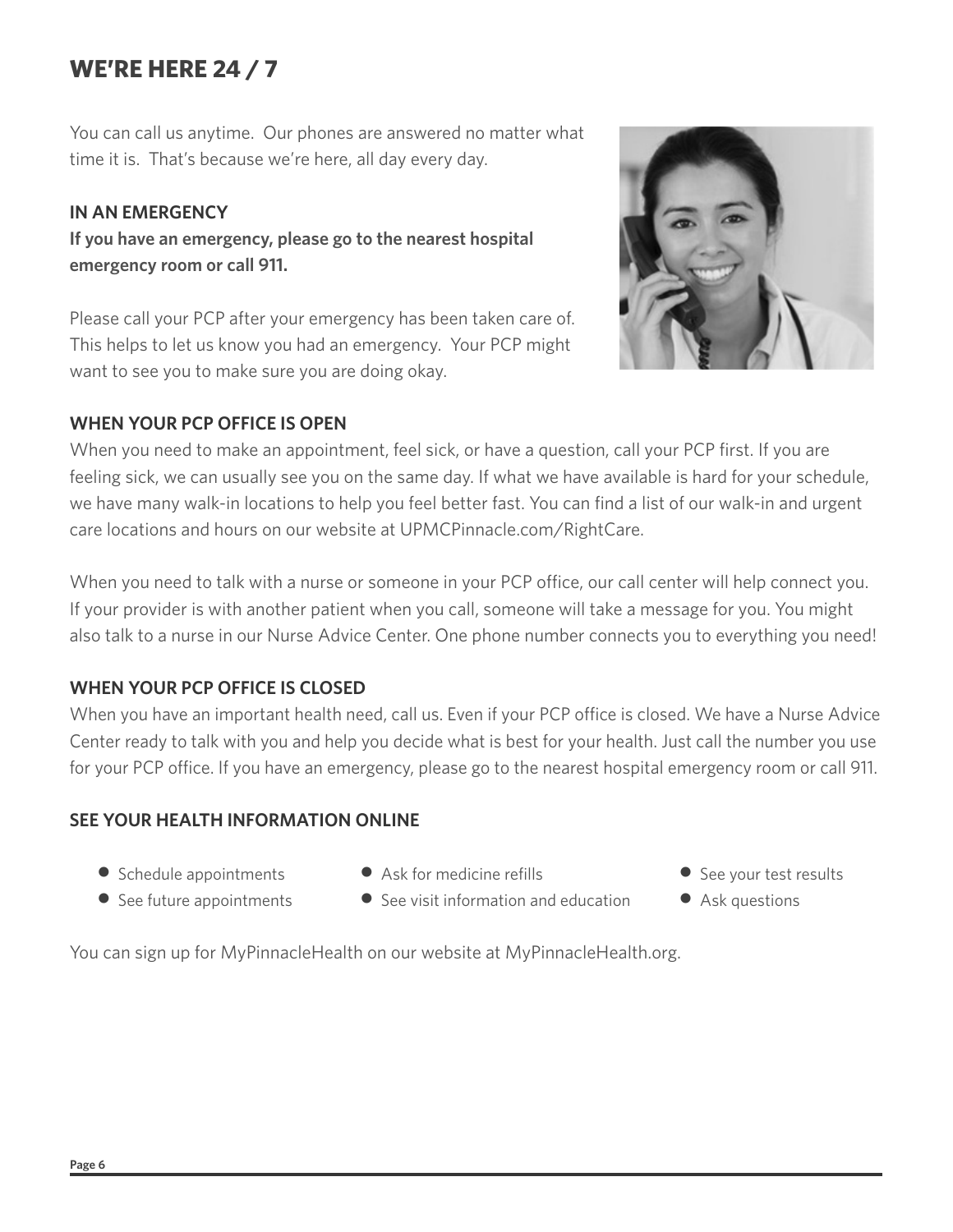## **VISITING YOUR PCP**

Your PCP is there for you when you are well and when you are feeling sick. This part of your packet has information that will help you get to know us. We look forward to getting to know you!

#### **WE WORK AS A TEAM**

Everyone who helps take care of you is part of your health care team, and YOU are the star! Your care team is part of something called a patient-centered medical home. It means everyone works together to know what you need and to take care of you. We also want our patients and visitors to feel safe and respected every time they see us.

The things listed below are in your packet. They explain how your PCP and you will work together for your health. Please read them and ask any questions at your first appointment. You may be asked to sign a copy of the *Code of Conduct*. It will be filed in your electronic medical record.

- Patient Centered Medical Home *(on page 13)*
- Patient Rights and Responsibilities *(on pages 15)*
- Patient and Visitor Code of Conduct *(on page 16)*

#### **WE ARE CONNECTED**

UPMC Pinnacle keeps track of your health information in a computer system. This is called an electronic health record (EHR). It is a safe way for your team to save and look at your health information. When you see your PCP, visit a specialist, or go to the hospital, your record helps your team give you the right care. It also means you don't have to worry about things like when you had a test or surgery. It will be there for your team to see. If you get health care outside of UPMC Pinnacle, let your PCP know. This will help your PCP know what you might need now or in the future.

#### **OFFICE HOURS**

Our normal business hours are from 8 a.m. until 5 p.m., Monday through Friday. We know your days can be busy! Many of our offices have early morning, evening, and weekend hours. If you see your PCP after normal business hours, an "extended hours" charge may be part of your insurance bill. Your insurance may or may not pay this charge.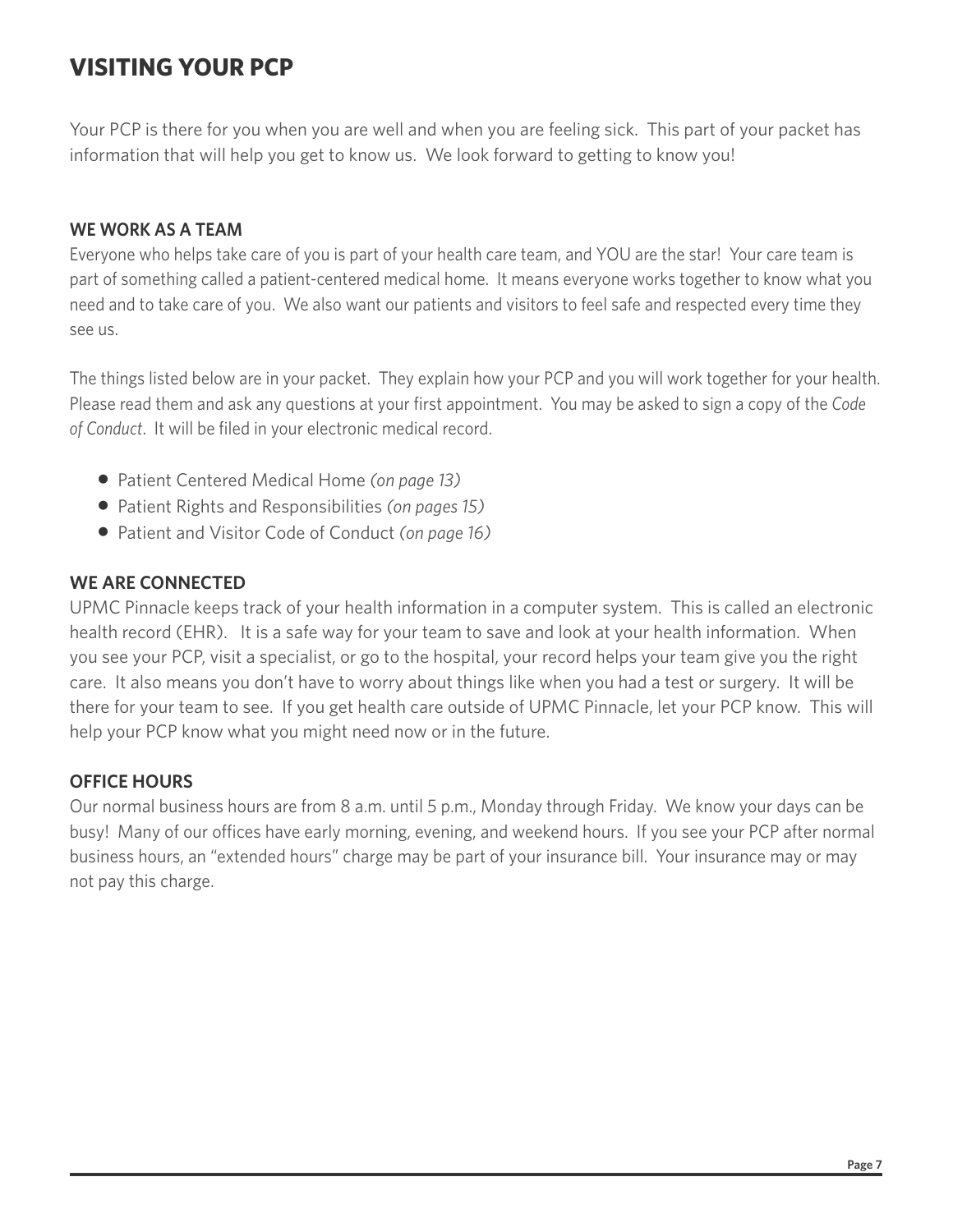## **YOUR APPOINTMENTS**

#### **Making an Appointment**

During your visit, we will help you make your next appointment. If you need to see us before your next appointment, call the number for your PCP office. We will help you make the appointment you need. You can also use your MyPinnacleHealth account to schedule an appointment or send a message to your PCP.

#### **Canceling an Appointment**

Three (3) days before your appointment, we'll remind you. We understand that schedules can change. If you can't make it to



your appointment, please call us at least 24 hours in advance. We'll help you to reschedule. Being late a lot or not coming to appointments can put you at risk for being dismissed from our practice. Please let us know if you have a hard time getting to or keeping your appointments. We can connect you with someone who may be able to help.

Sometimes we need to ask to reschedule your appointment. It might be because the weather is bad or your PCP has a change in schedule. If this happens, we'll call you. Together we will find another day and time that works for you.

#### **When to Arrive**

For all appointments after your first one, please plan to get to your PCP office 15 minutes early. For example, if your appointment time is 10 a.m., please get to the office at 9:45 a.m. Every time you see us, we make sure your information is up to date and get you ready for your visit. Doing these things helps you see your PCP on time.

#### **WHEN YOU NEED TO SEE A SPECIALIST**

Sometimes we need extra help for our health. For example, some people see a cardiologist for their heart. If you need to see a specialist, we are here for you! Our referral team can help you make your appointment. They can also help you know if your insurance company will help pay for it. Your team will share health information with the specialist to help you get the care you need.

#### **WHEN YOU'RE IN THE HOSPITAL**

If you go to the emergency room or stay in the hospital, it is important to see your PCP after you are home. If you stay in a UPMC Pinnacle hospital, you might receive a call from someone to ask how you are feeling and to help you make an appointment. These calls and appointments help keep you healthy. They also help your health care team take care of any needs you might have.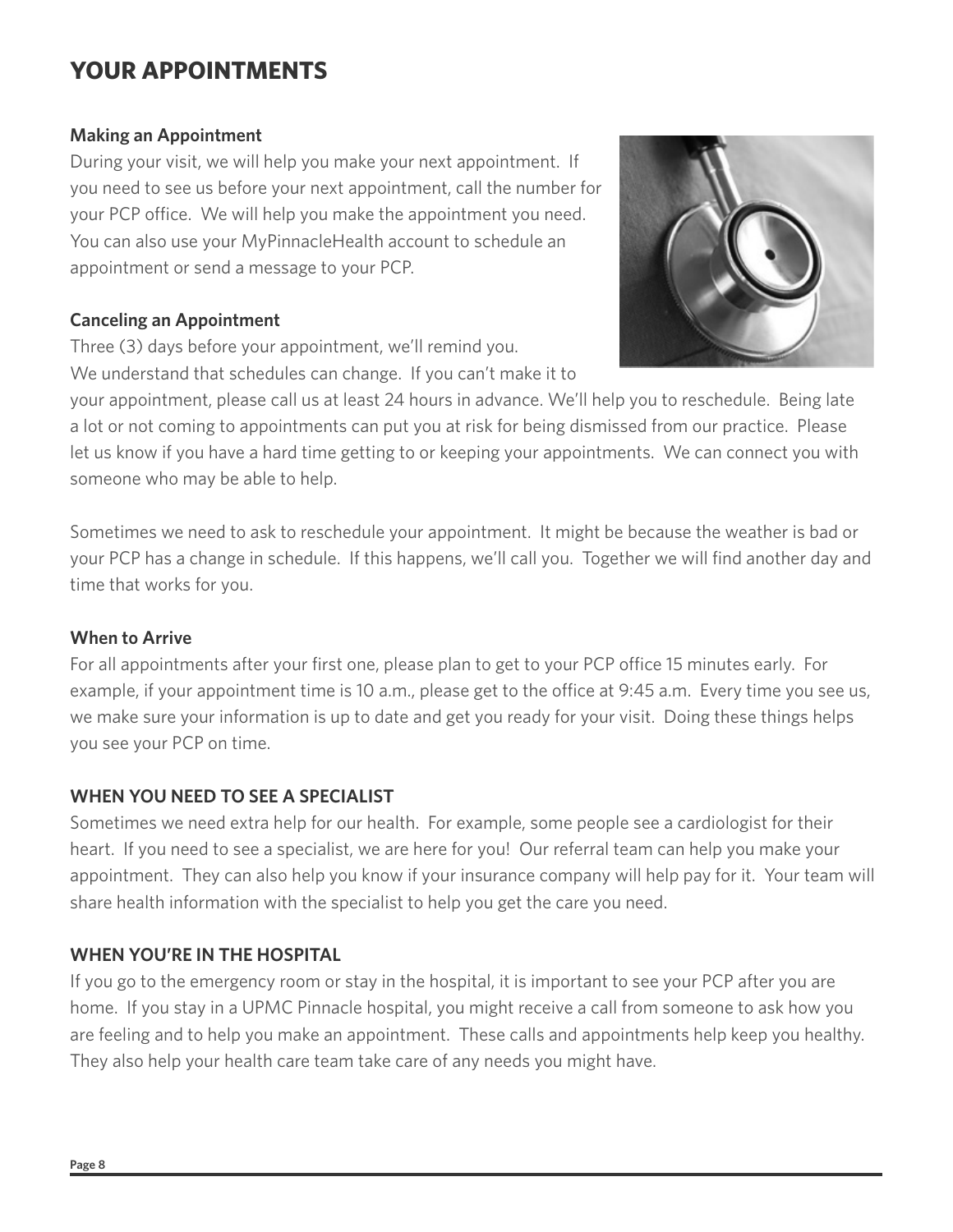## **MEDICINE REFILLS**

When your medicine is refilled depends on the type of medicine you take. Below are things you can do to make sure you have the medicine you need:

- Go to all of your appointments. This helps to make sure your medicine is safe and helping your health.
- **Call your pharmacy three business days before you** need more medicine. The pharmacy will call your PCP if there are questions.
- Ask your PCP about refills during your appointments.



Calling your pharmacy before you need more medicine helps to make

sure you don't run out. Sometimes we need to call your insurance company. Some medicine must be ordered. Sometimes your PCP will want to talk to you. These things can take time.

#### **Controlled Substances**

UPMC Pinnacle providers prescribe controlled substances only when they are needed. If you are using a controlled substance, your new PCP will talk with you during your first appointment. Your PCP may or may not write a new prescription for you.

Before you get a prescription, you might be asked to try treatments other than medicine. If medicine is needed, something that is not a controlled substance may be tried first.

UPMC Pinnacle uses the Prescription Drug Monitoring Program (PDMP). The Pennsylvania Department of Health tracks every controlled substance prescription with this program. It is the law to check this program every time we write a prescription for a controlled substance.

To make sure you stay healthy and safe while you take a controlled substance, your PCP might:

- Talk about your medicines. If a medicine isn't safe, you might take less of it or stop taking it.
- Ask you to sign a contract and want to see you more often.
- Require a random urine drug test before your prescription can be refilled.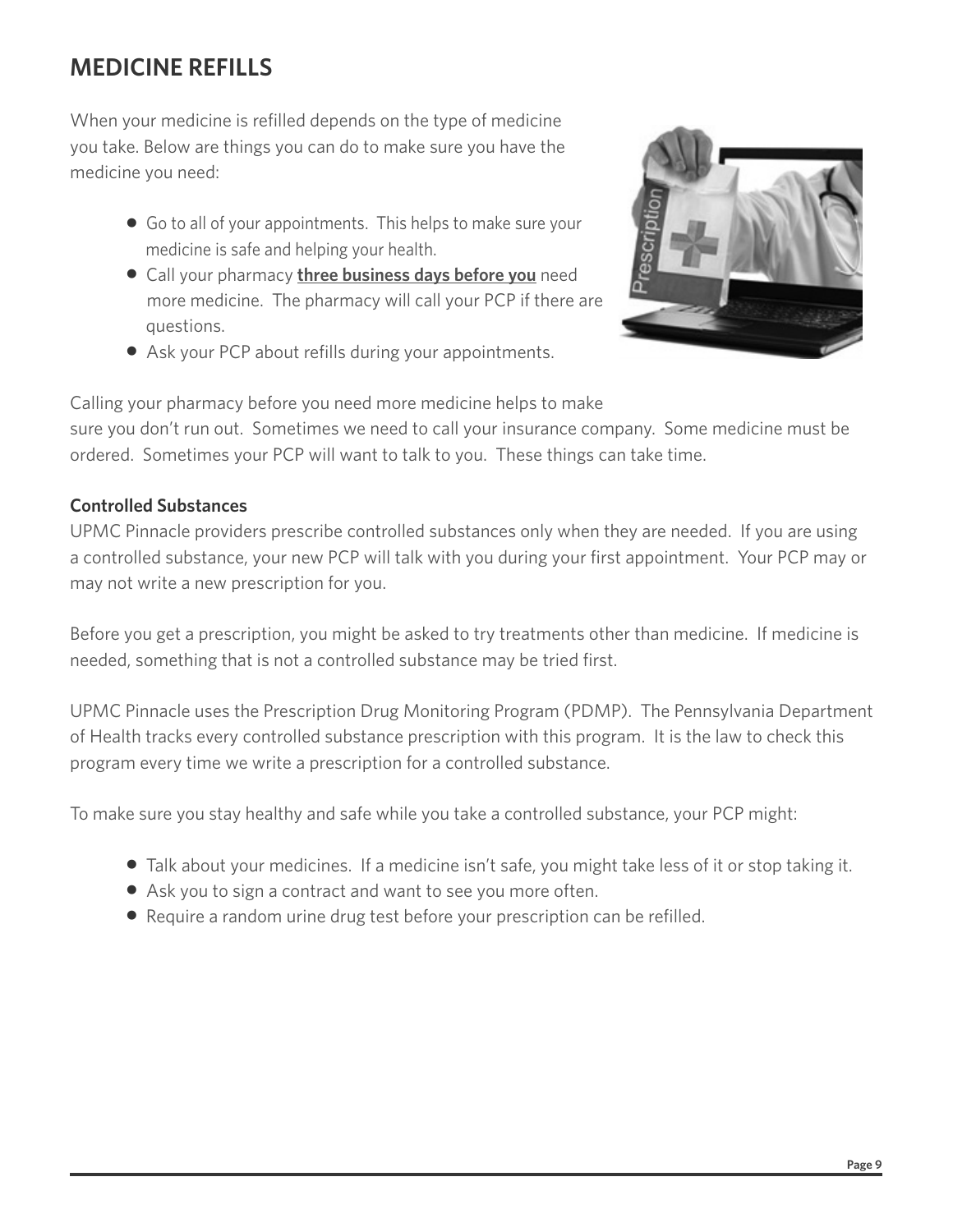#### **TRANSFERRING YOUR RECORDS**

Your new PCP will want to see your health information from health providers you have seen before. You might have seen a different PCP or a specialist. Knowing who has taken care of you and how you have been taken care of helps us to give you the right care. Having your health information sent to your new PCP is called transferring your records.

The best way to transfer your records is to call the health providers who have cared for you before. They will ask you to fill out a form that gives them permission to send us your health information. You will need to fill out one form for each provider you have seen.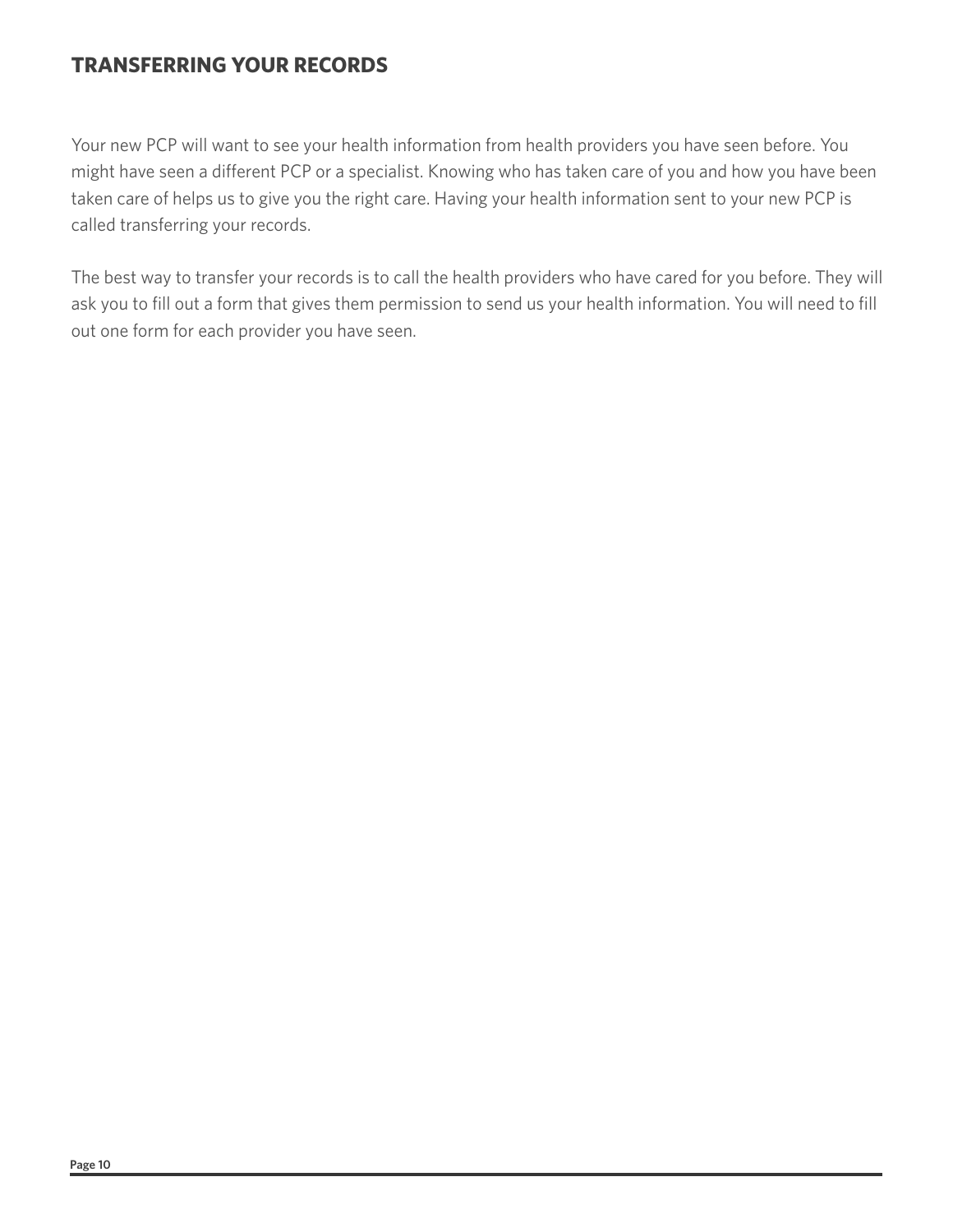## **YOUR INSURANCE AND YOU**

#### **IF YOU HAVE MEDICARE**

If you have Medicare, you can have an annual wellness visit. It does not have a cost and is different from a yearly physical or check-up. A wellness visit is about how you're feeling and how well you can do things every day. Your PCP might also talk with you about our Chronic Care Management (CCM) program. A CCM nurse is part of your health care team and gives you that "little extra" support that can keep you feeling your best.

#### **YOUR INSURANCE**

There are many types of insurance companies. Each company offers many different types of plans to help pay for the cost of health care. If you have insurance through your job, your employer might choose some of what your plan pays for. Because there are so many companies and plans, we don't always know what your insurance will pay for.

Please talk to us if you have questions or are worried about the cost of your care. If your insurance changes, we might still be part of your care. If you don't have insurance, we can help you find insurance that's right for you.

It is important for you to know what insurance plan you have and how your plan pays for your health care. Below are questions that may help you understand how your insurance works.

#### **Questions for your Health Provider or Pharmacy**

- Why is it important for me to have this care? (e.g. test, medicine, surgery)
- What other options do I have?
- Do you know if my insurance company will pay for this?
- What questions should I ask my insurance company when I call?
- What programs might help me pay for what my insurance doesn't pay?

#### **Questions for your Insurance Company**

- Does my insurance plan pay for this care?
- What health providers or companies can I use to get this care?
- How much will I have to pay for this medicine?
- Will my cost be less if I use a different health provider or company?

If your insurance company doesn't pay for your health care, here are questions to ask:

- What can be done so my insurance will pay for my care?
- What type of care will my insurance cover for my health condition?

#### **PAYING FOR YOUR HEALTH CARE**

Most insurance companies will pay for visits to a PCP. Depending on your insurance plan, you might have to pay some of the cost for your visit. If you have a co-pay, you will pay it when you are at our office for your appointment. You can pay with cash, check, or a credit card.

If you have to pay part or all of the cost for other health care, you will get a bill. Other health care might be blood work, a test or x-ray, a hospital visit, or a surgery. If you have questions about your bill or need to make a payment plan, please call us. If you cannot pay for your health care, let us know. Our team can check to see what programs might help you pay for the care you need.

If you have questions about your bill or need to make a payment, call 877-499-3899.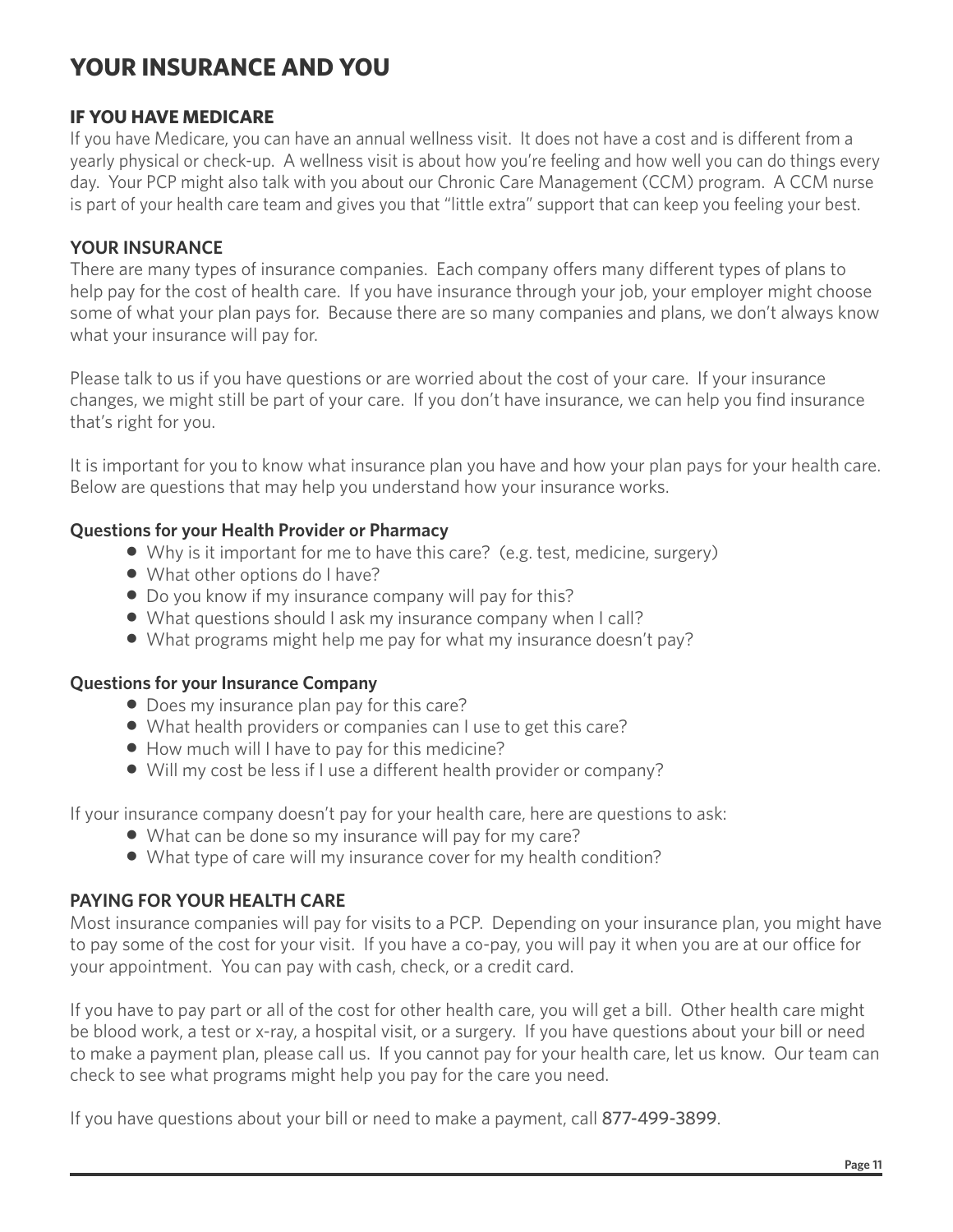## **INSURANCE WORDS AND PHRASES**

Below are the most common insurance words and phrases. This will help you understand how your insurance company pays for your health care. It will also help you understand any bills you may get. Examples of each word or phrase are also given.

| <b>COVERAGE</b>                                                                   | <b>PREMIUM</b>                                                                                   | <b>CO-PAY (CO-PAYMENT)</b>                                                                                      |
|-----------------------------------------------------------------------------------|--------------------------------------------------------------------------------------------------|-----------------------------------------------------------------------------------------------------------------|
| • The types of health care an<br>insurance plan will allow and<br>pay for         | • Money paid every month to<br>have insurance                                                    | • Money paid every time you get<br>health care                                                                  |
| • A plan might pay for some or all<br>of the cost of covered care                 | • Some employers pay for part or<br>all of a premium for employees                               | • Usually applies to things like a<br>PCP visit, specialist visit,<br>physical therapy, or medicine             |
| <b>DEDUCTIBLE</b>                                                                 | <b>CO-INSURANCE</b>                                                                              | <b>OUT OF POCKET MAXIMUM</b>                                                                                    |
| • Money paid every year before<br>an insurance plan pays for care                 | • A percent of the cost. Money<br>paid every year for health care<br>after the deductible is met | • The most money paid every<br>year for health care. Co-pays<br>and medicines are usually<br>separate from this |
| • Usually applies to things like the<br>hospital, tests, x-rays, and<br>surgeries | • Usually applies to things like<br>the hospital, tests, x-rays, and<br>surgeries                | • The amount might include the<br>deductible                                                                    |

#### **Examples:**

- Justine's insurance premium is \$100 every month.
- Kalil paid a \$20 co-pay for his PCP visit.
- Molly's insurance coverage states she must try physical therapy before her plan will allow knee surgery. Her coverage allows 20 physical therapy visits every year.
- Sofia has met her \$1,000 deductible for the year.
- Brandon's co-insurance is 20%. That means his insurance pays 80 percent of a cost and he pays 20 percent. He pays this for his care until he reaches his out of pocket maximum.
- Tomas has met his out of pocket maximum of \$1,500. That means he will not pay more for the health care he gets this year. He will still pay his premium. He will also have a co-pay for medicine or PCP visits.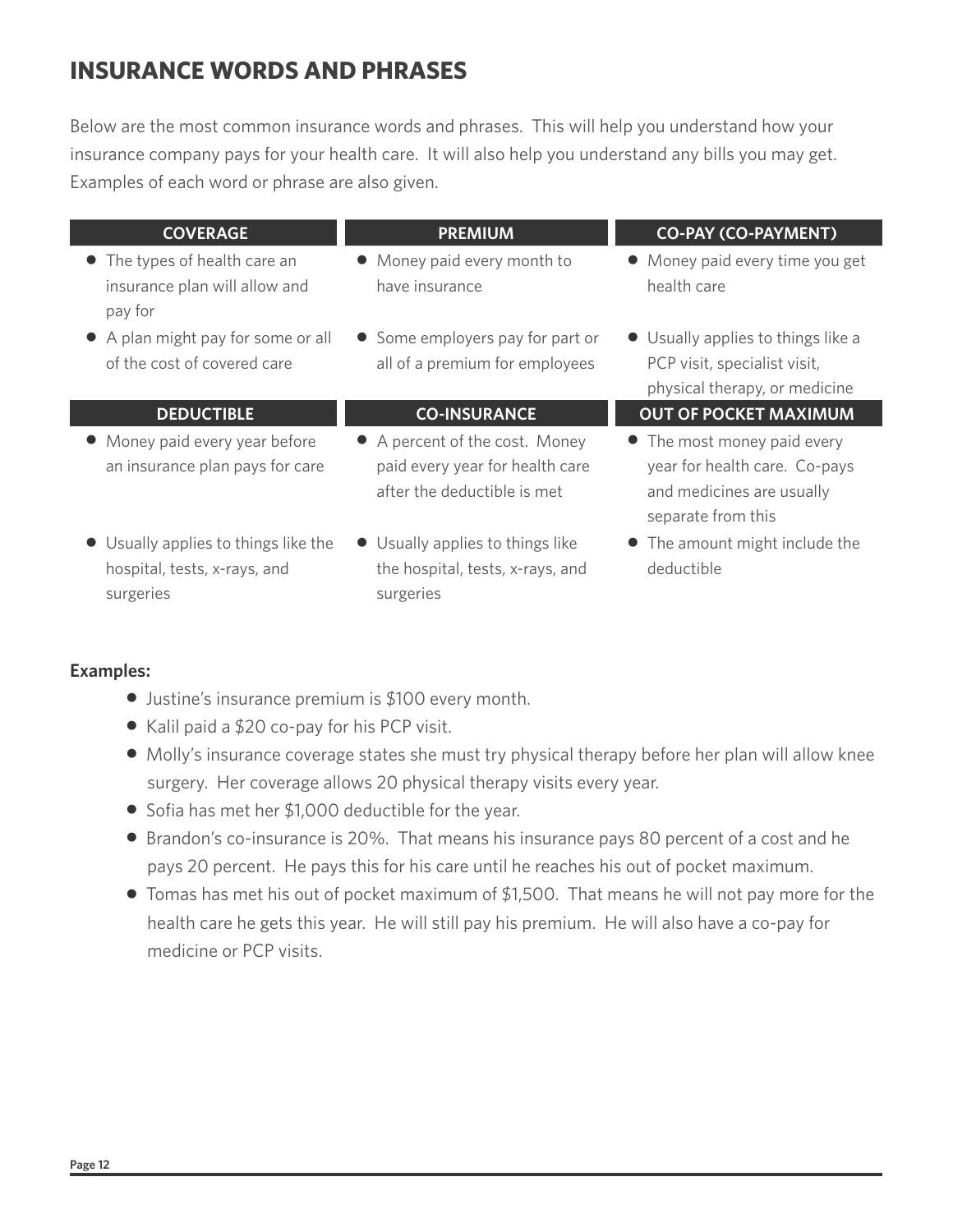## **What is a Patient-Centered Medical Home?**

A patient-centered medical home (PCMH) is sometimes called a "medical home." This means your primary care provider (PCP) works with you and others to help keep you safe and healthy. This team is called your health care team. Your team wants you to have the best possible care when you need it.

#### **Who is on My Health Care Team?**

Everyone at UPMC Pinnacle wants you to feel your best. Caring about you is the most important job we have! That's why you are the star of your team. The next person on your team is your PCP.

You might call your PCP your family doctor. Your PCP works in a primary care office. Everyone in the office is part of your team, too. The people in your primary care office include:

- 
- 
- Nurse practitioners Office managers
- Physicians (doctors) Nurses and medical assistants
- Physician assistants Patient service representatives
	-

When you have special health needs, other health providers might become part of your team. They are called specialists. You might see a physical therapist, a counselor, or a dietitian. You might have a friend or family member who helps you with your health. They are also part of your team.

#### **Your Health Care Team:**

#### **Is there for you when you are feeling well or feeling sick**

Your team will help you to know about a problem before you feel something is wrong. They will also help you manage any health conditions you have. When you are sick, you will see your PCP or someone else on your team.

#### **Is available for you 24/7**

All you have to do is call your PCP's office. Anytime, day, or night. We will connect you to people who can help.

#### **Knows you and your health history**

We want you to feel connected. That's why we take the time to know you and those important to you. Your team keeps your health information saved in a computer system. This is called an electronic health record. It is a safe way to look at your health information and help provide the right care for you.

#### **Helps coordinate your health care**

Your team can help you to make appointments to see another health care provider. For example, a counselor or cardiologist. They will share your health information to help you get the care you need. They will see you after you are home from the ER or the hospital.

#### *We aim to provide the right care, at the right time, and at the right place.*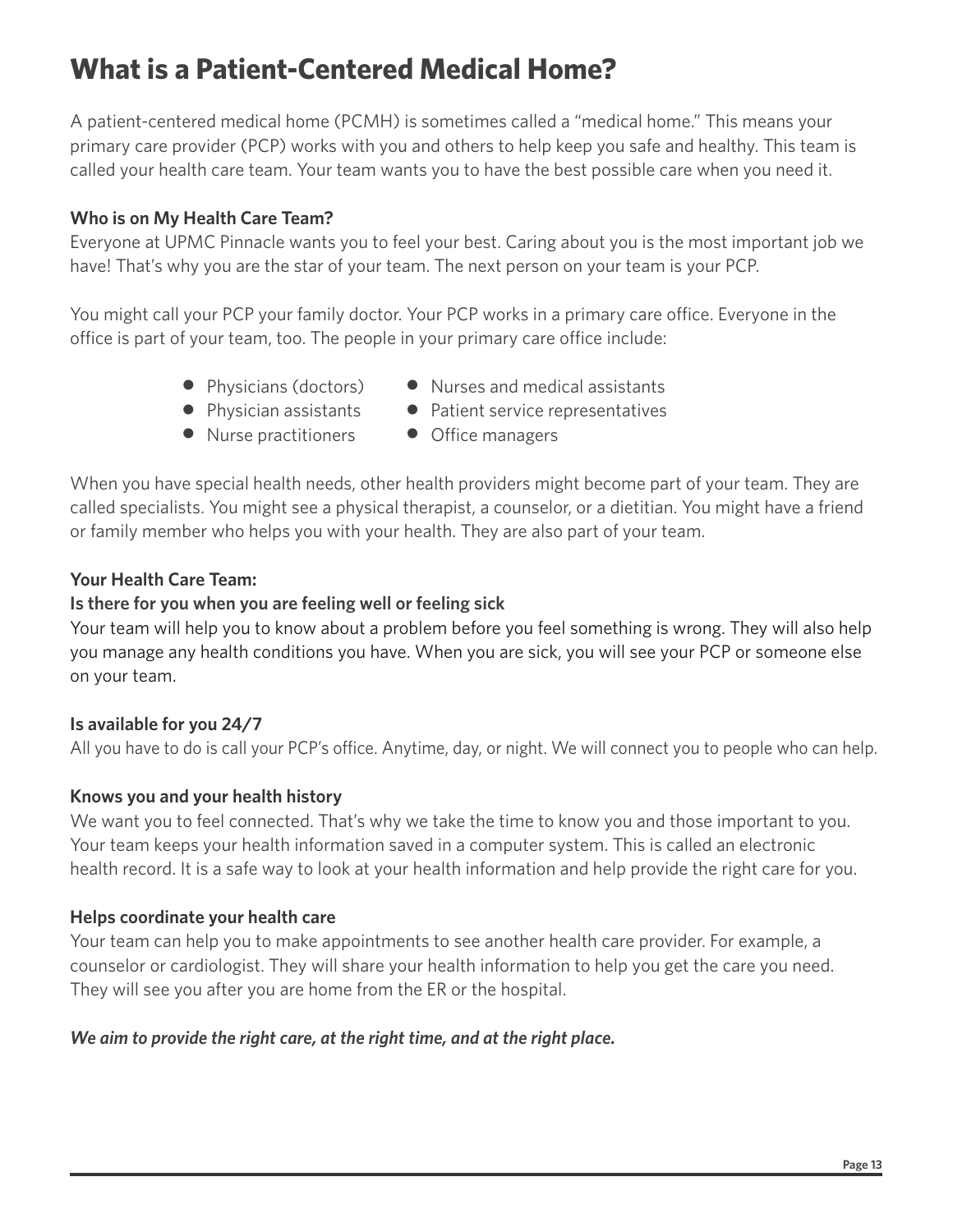## **Your Health Care Team Will:**

#### **Learn about you**

- Get to know you
- Know your health history
- Understand how you take care of yourself
- Know what other health care providers you see

#### **Be your partner**

- Talk with you about your health
- Share options for the care you need
- Give you time to ask questions
- Explain things in a way that makes sense to you
- Ask you if you are having a hard time. For example, if you feel safe or sad.
- Include people important to you in your care

#### **Help you to take care of yourself**

- Help you understand how you can stay safe and healthy
- $\bullet$  Help you meet your goals
- $\bullet$  Help you find information and resources

#### **How You Can Help Your Health Care Team:**

#### **Learn about your team**

- Get to know the people on your team
- Understand what your team needs to help keep you healthy

#### **Be their partner**

- **Provide your health history and medicines you take, even over-the-counter ones**
- $\blacksquare$  Provide a list of health problems in your family
- Ask questions and share ideas
- Tell your team when you don't understand something
- Tell your team if you get care somewhere else
- Tell your team if you are having a hard time. For example, if you don't feel safe or feel sad.

#### **Learn how to take care of yourself**

- Learn what you can do to stay safe and healthy
- Learn about your health and the medicines you take
- Ask people who are important to you for help when you need it

#### *Our commitment to evidence based care: Your health care team uses current research and equipment to help care for you. It is one of the many ways we provide the best care.*

#### **UPMC Pinnacle Primary Care Locations**

We welcome people at all ages and stages of health. We know how important it is to take care of your health close to home. We are growing! To see a list of offices near you, visit **UPMCPinnacle.com/PrimaryCare** or call **717-231-8900**.

#### **Walk-In and Urgent Care Clinics**

When you feel sick and cannot see your PCP, our Express, Express Care, and FastCare® clinics and our Concentra and AllBetterCare urgent care centers can help you feel better fast. No appointments are needed — just walk in! A list of our locations and hours can be found at **UPMCPinnacle.com/RightCare**. You can also call **717-231-8900**.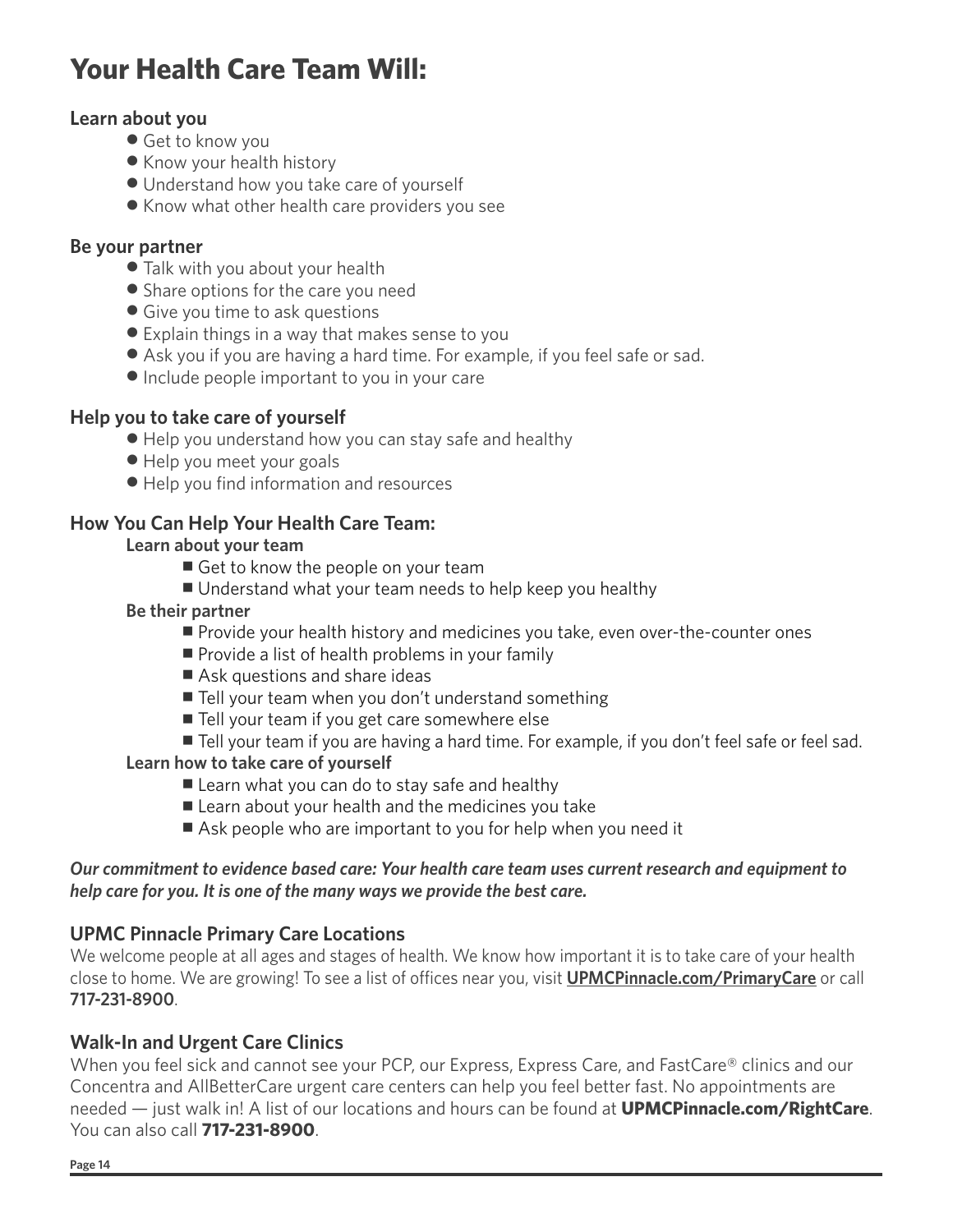## **Patient Rights and Responsibilities**

We want you to see us as partners in your health. Working together will help you get the best results from your care. Establishing trust and open communication between patients and providers is important when it comes to providing and receiving medical care.

UPMC Pinnacle wishes to meet the needs of all our patients. To do this successfully, the following rights and responsibilities should be understood.

#### **Your Rights As Our Patient:**

- Compassionate, quality care provided by experienced, respectful professionals in a safe setting
- Access to all the treatments offered by this office
- $\bullet$  The right to his or her own medical information
- Complete understanding about your medical information and care plan
- Agree to or refuse any treatment
- $\bullet$  Have all personal information kept confidential
- Help in understanding the cost of care and payment options
- $\bullet$  Be free to raise concerns, complaints, or suggestions

#### **Your Responsibilities As Our Patient:**

- Provide the latest and most complete contact information and health history
- Report changes in your health to your care providers
- $\bullet$  Be an active member of your health care team  $-$  ask questions
- $\bullet$  Keep appointments or call if you need to change or cancel an appointment
	- $\blacksquare$  A "no show" occurs when a patient fails to notify the office with in at least two hours of a missed appointment
	- $\blacksquare$  Three "no shows" in a rolling year may result in dismissal from the medical group
	- 24-hours' notice is preferred
- Allow us 48 to 72 hours for review and processing of prescription refills
- $\bullet$  Pay for your care in a timely manner
- $\bullet$  Follow the rules of the practice
- $\bullet$  Treat all the staff with respect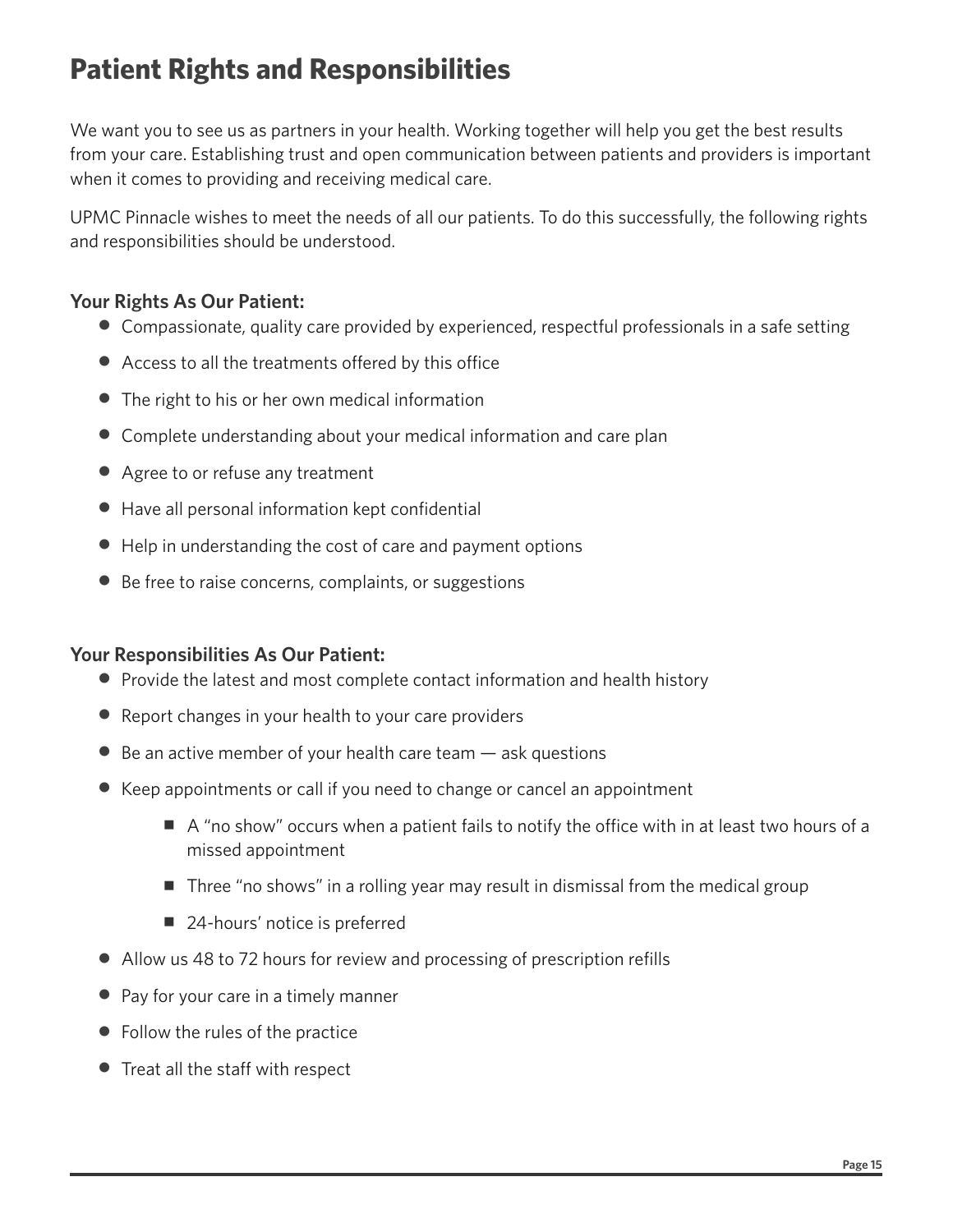## **Patient and Visitor Code of Conduct**

- **BE POLITE** to all patients and health care staff
- **RESPECT ALL PEOPLE**, their property and UPMC Pinnacle property
- **SUPERVISE** children at all times
- KEEP QUIET on cell phones and electronic devices so that other patients or visitors are not bothered
- **RESPECT PATIENT PRIVACY**. Federal Law requires a health system to follow strict laws to protect patient privacy. Staff can only provide health or other information to a person the patient has approved to receive it.
- **WEAR CLOTHES** including shoes, a shirt, and pants at all times. No exceptions.

The following are **PROHIBITED**:

- **Possession or use of any WEAPON**
- z Possession or use of street **DRUGS** or **ALCOHOLIC BEVERAGES**
- **SWEARING, VIOLENCE, or other disruption**
- z Wearing clothes that have **OFFENSIVE WORDS OR PICTURES**
- **INTERFERING** with the care of a patient
- **USING ANY FORM OF TOBACCO** inside and outside all UPMC Pinnacle properties. This includes e-cigarettes or vaping.

 Patients and visitors who do not follow this Code of Conduct **WILL BE ASKED TO LEAVE** UPMC Pinnacle property. In serious situations, **THE POLICE MAY BE CALLED**. You may also be banned from UPMC Pinnacle property.

*You may be asked to sign a copy of the CODE OF CONDUCT. It will be filed in your electronic medical record.*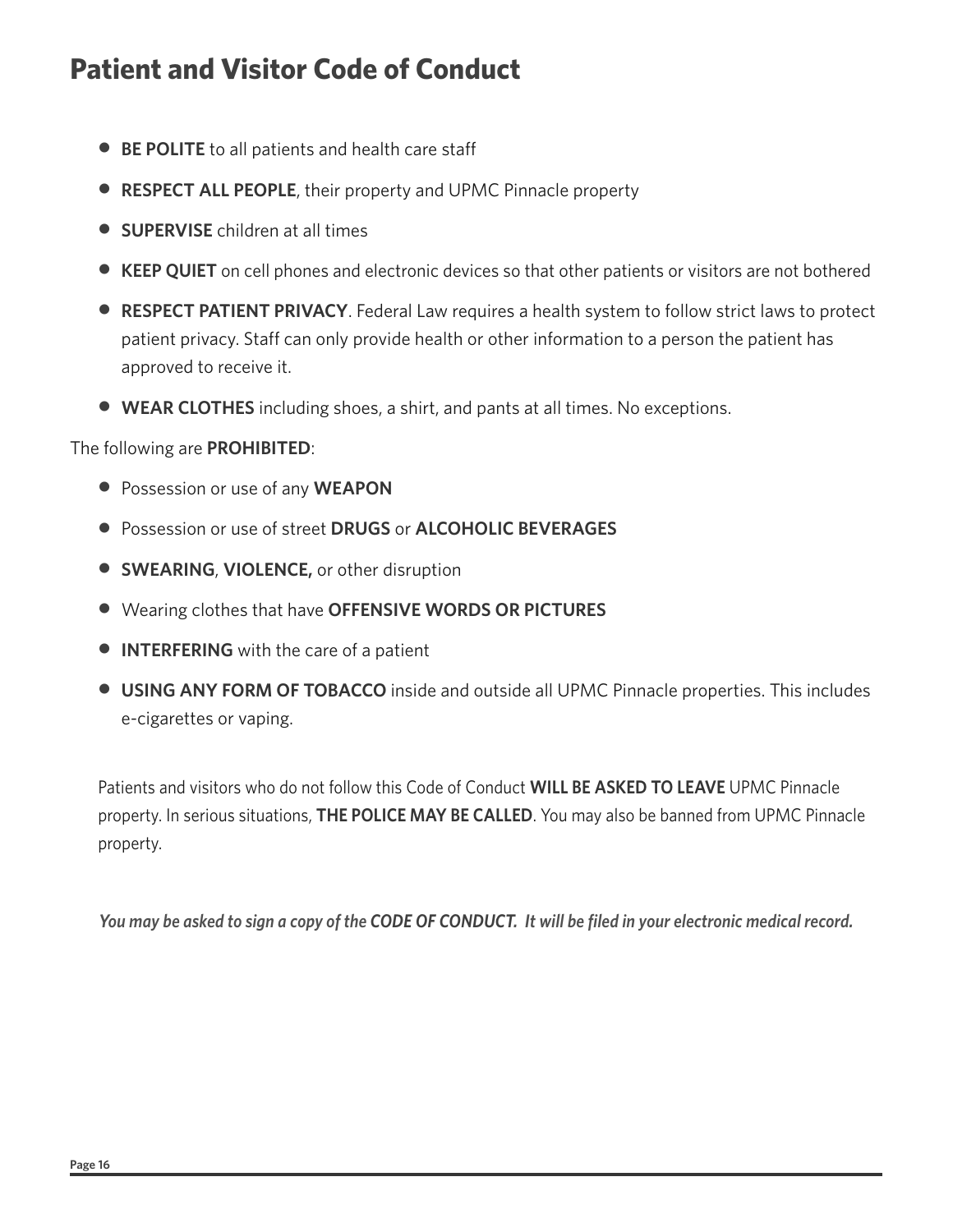*Please complete the forms in this packet* and bring to your first appointment.

## **NEW PATIENT PACKET ADDENDUM**

# **UPMC** CHANGING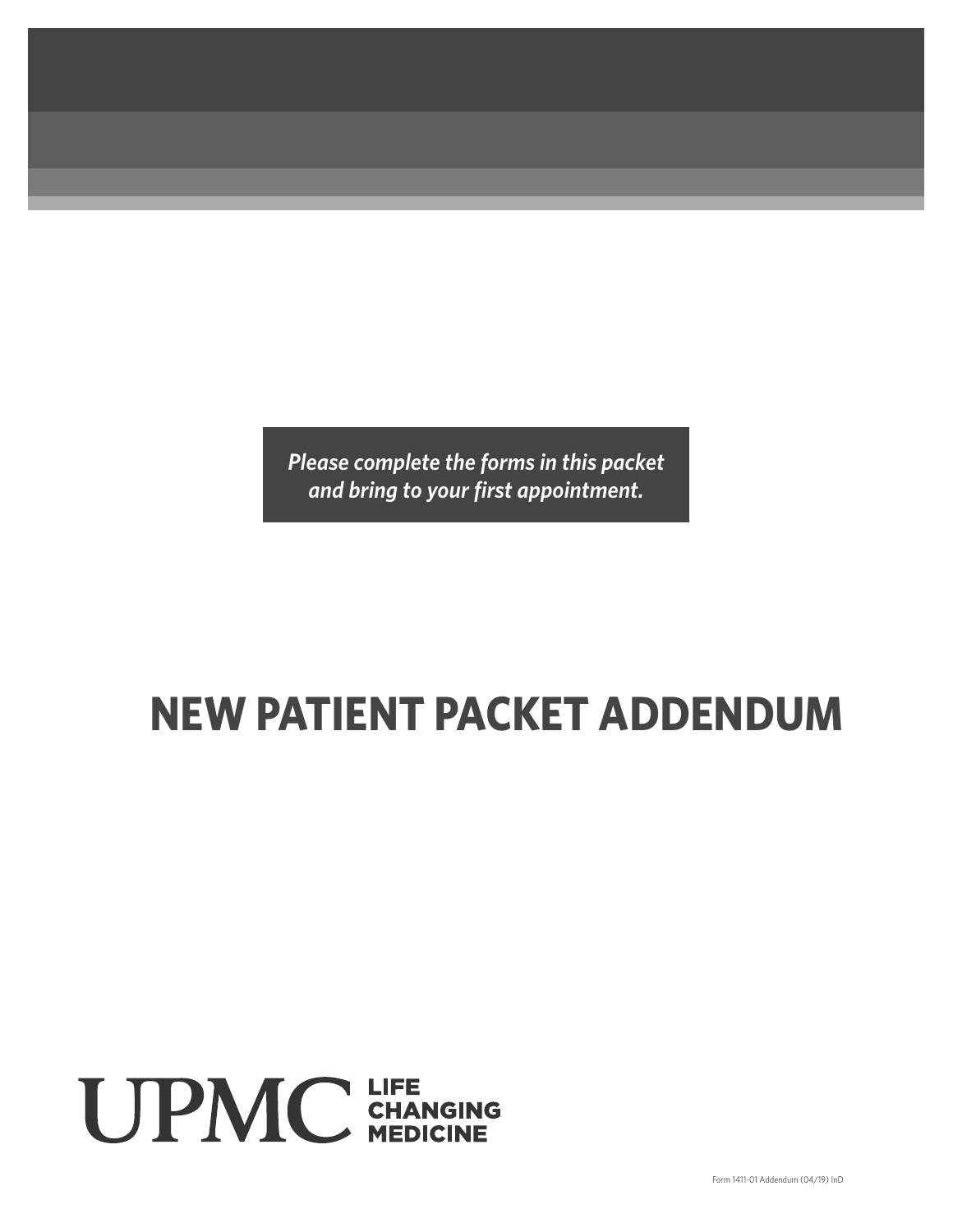## **Getting to Know You**

We want you to feel connected to your PCP and everyone on your team. That's why we take the time to know you and those important to you. The next pages have forms with questions about you, your health, and your family's health. We ask about your health history because it helps your PCP know what you need now and what you might need in the future.

Please answer all of the questions and bring the papers with you to your first appointment. The forms **you will fill out are listed below.** 

- **About Me**
- **My Health History**
- **My Medications**
- $\bullet$  **HIPAA Form**
- **My Questions**

What you write on the forms is confidential. That means your information is not shared unless you give us permission or we need to by law. For example, we might share a test result with the hospital so you don't have to have the test again. Your new PCP office will give you a privacy notice. It lists who we share information with and why we share it. You can give other people permission to ask us about your health, too. Just fill out the HIPAA form in your packet and bring it to your visit.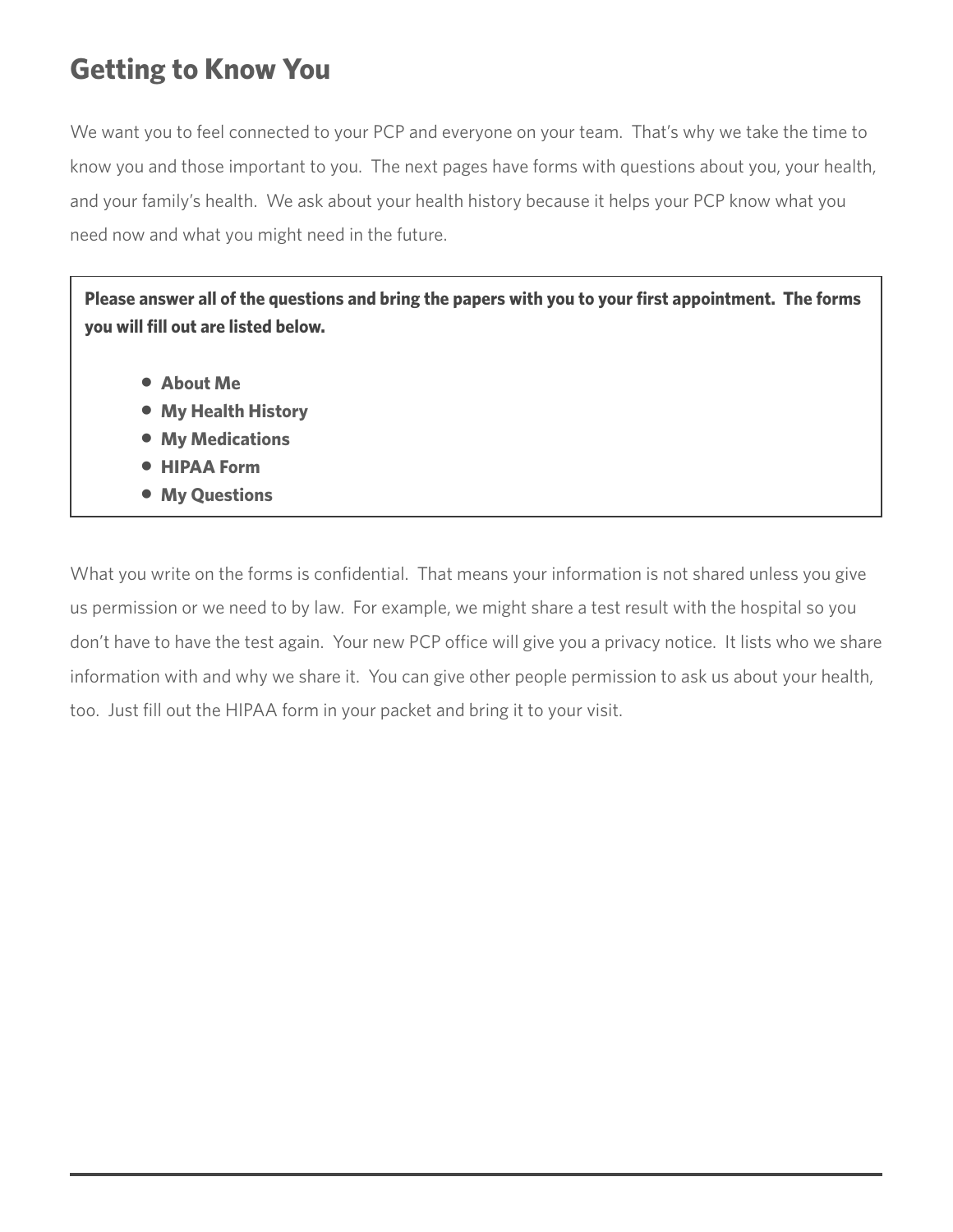## **About Me**

| first                                                                                                                  |             | middle                          |  | last                                       |  |  |  |  |  |
|------------------------------------------------------------------------------------------------------------------------|-------------|---------------------------------|--|--------------------------------------------|--|--|--|--|--|
|                                                                                                                        |             |                                 |  |                                            |  |  |  |  |  |
|                                                                                                                        |             |                                 |  |                                            |  |  |  |  |  |
| mm/dd/yyyy                                                                                                             |             |                                 |  |                                            |  |  |  |  |  |
|                                                                                                                        |             |                                 |  |                                            |  |  |  |  |  |
| number                                                                                                                 | street      |                                 |  |                                            |  |  |  |  |  |
| city                                                                                                                   |             | state                           |  | zip code                                   |  |  |  |  |  |
| My phone numbers:                                                                                                      |             |                                 |  |                                            |  |  |  |  |  |
| <u> 1990 - Jan James James Barbara, martin d</u>                                                                       | home        | $\sqrt{w}$ work $\sqrt{w}$ cell |  | Detailed messages ok? $\Box$ yes $\Box$ no |  |  |  |  |  |
|                                                                                                                        | $\Box$ home | $\Box$ work $\Box$ cell         |  | Detailed messages ok? $\Box$ yes $\Box$ no |  |  |  |  |  |
| <u> 1980 - Johann John Stone, mars et al. 1980 - John Stone, mars et al. 1980 - John Stone, mars et al. 1980 - Joh</u> | $\Box$ home | $\Box$ work $\Box$ cell         |  | Detailed messages ok? $\Box$ yes $\Box$ no |  |  |  |  |  |
| My emergency contacts:                                                                                                 |             |                                 |  |                                            |  |  |  |  |  |
| name                                                                                                                   |             | relationship                    |  | phone number                               |  |  |  |  |  |
|                                                                                                                        |             |                                 |  |                                            |  |  |  |  |  |
| name                                                                                                                   |             | relationship                    |  | phone number                               |  |  |  |  |  |
| <b>MY INSURANCE INFORMATION</b>                                                                                        |             |                                 |  |                                            |  |  |  |  |  |
|                                                                                                                        |             |                                 |  |                                            |  |  |  |  |  |
|                                                                                                                        |             |                                 |  |                                            |  |  |  |  |  |
|                                                                                                                        |             |                                 |  |                                            |  |  |  |  |  |
|                                                                                                                        |             |                                 |  |                                            |  |  |  |  |  |
|                                                                                                                        |             |                                 |  |                                            |  |  |  |  |  |
|                                                                                                                        |             |                                 |  |                                            |  |  |  |  |  |
|                                                                                                                        |             |                                 |  |                                            |  |  |  |  |  |
|                                                                                                                        |             |                                 |  |                                            |  |  |  |  |  |
|                                                                                                                        |             |                                 |  |                                            |  |  |  |  |  |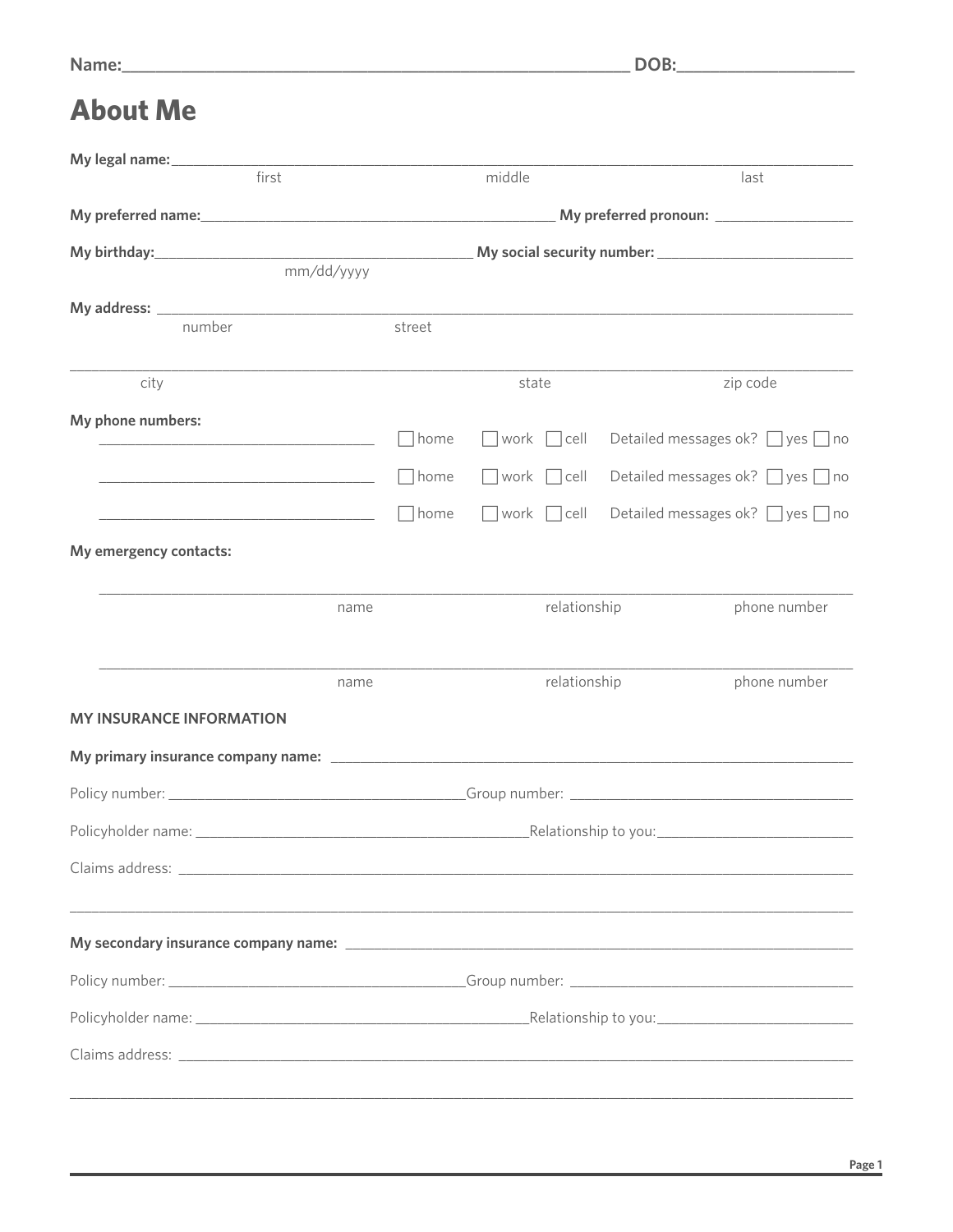## **How I Identify Myself**

| My legal gender:                                             | □ Female (UPMC Pinnacle must send insurance bills using your legal gender)<br>$\Box$ Male |
|--------------------------------------------------------------|-------------------------------------------------------------------------------------------|
| I am:                                                        | $\Box$ Legally Separated $\Box$ Married<br>$\Box$ Significant Other<br>Divorced           |
|                                                              | □ Widowed □ Other<br>$\Box$ Single                                                        |
| My ethnicity:                                                | □ Hispanic, Latino, or Spanish □ Not Hispanic, Latino, or Spanish                         |
|                                                              | Decline to answer                                                                         |
| My current work status:                                      | □ Disabled □ Full-time □ Not Employed □ On Active Military Duty                           |
|                                                              | Retired Self Employed<br>$\Box$ Part-time                                                 |
|                                                              | Student Full-time □ Student Part-time                                                     |
|                                                              |                                                                                           |
|                                                              |                                                                                           |
|                                                              |                                                                                           |
| I need an interpreter:                                       | $\Box$ Yes $\Box$ No                                                                      |
|                                                              |                                                                                           |
|                                                              |                                                                                           |
|                                                              |                                                                                           |
| My race (choose all that describe you):                      |                                                                                           |
| American Indian/Alaska Native                                | <b>Black or African American</b><br>Asian                                                 |
| Native Hawaiian/Other Pacific Islander                       | $\Box$ White/Caucasian<br>Other:                                                          |
| $\Box$ Decline to answer                                     |                                                                                           |
| My assigned sex at birth (on my original birth certificate): | Male<br>  Female                                                                          |
| My current gender identity:                                  | $\Box$ Male $\Box$ Female $\Box$ Transgender $\Box$ Something else:                       |
| My sexual orientation:                                       | $\Box$ Heterosexual (straight) $\Box$ Gay $\Box$ Lesbian $\Box$ Bisexual                  |
|                                                              |                                                                                           |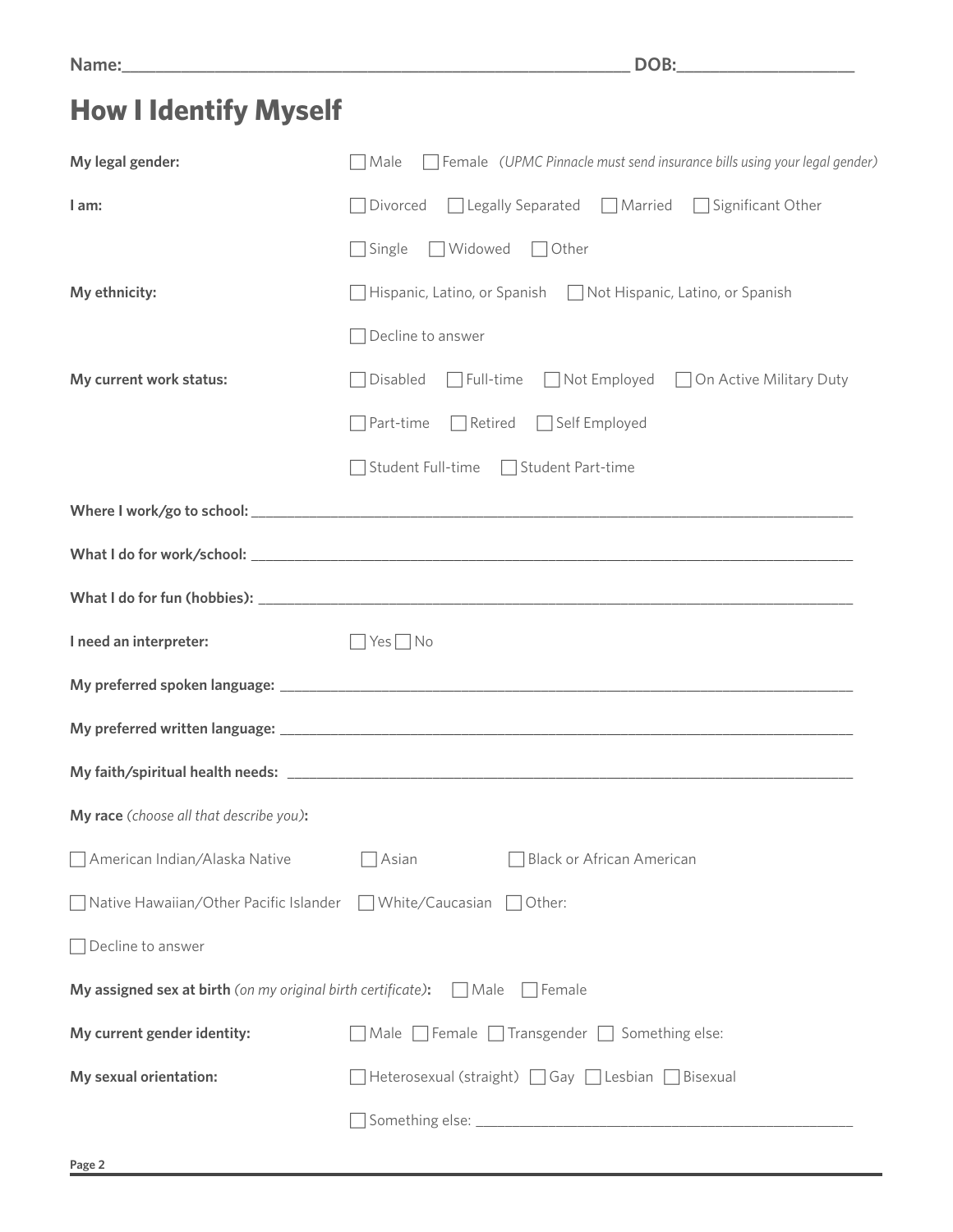| <b>My Allergies</b>                                                                                 |                                                                                                                      |                                                                                                                       |                      |
|-----------------------------------------------------------------------------------------------------|----------------------------------------------------------------------------------------------------------------------|-----------------------------------------------------------------------------------------------------------------------|----------------------|
|                                                                                                     |                                                                                                                      | $\Box$ I am not allergic to anything $\Box$ I am allergic to some medicines $\Box$ I am allergic to some foods        |                      |
| $\Box$ I have seasonal allergies (trees, animals, dust, weeds, etc.) $\Box$ I have other allergies  |                                                                                                                      |                                                                                                                       |                      |
| What I am allergic to:                                                                              | What happens:                                                                                                        | What I am allergic to:                                                                                                | <b>What happens:</b> |
|                                                                                                     |                                                                                                                      |                                                                                                                       |                      |
|                                                                                                     |                                                                                                                      |                                                                                                                       |                      |
|                                                                                                     |                                                                                                                      |                                                                                                                       |                      |
|                                                                                                     |                                                                                                                      | <u> 1999 - Jan James James, mars and de la component de la componenta de la componenta de la componenta de la com</u> |                      |
|                                                                                                     |                                                                                                                      |                                                                                                                       |                      |
| <b>MY PHARMACY</b><br>Please tell us where your new PCP should send prescriptions if you need them. |                                                                                                                      |                                                                                                                       |                      |
|                                                                                                     |                                                                                                                      |                                                                                                                       |                      |
|                                                                                                     |                                                                                                                      |                                                                                                                       |                      |
|                                                                                                     |                                                                                                                      | street                                                                                                                |                      |
| city                                                                                                |                                                                                                                      | state                                                                                                                 | zip code             |
|                                                                                                     |                                                                                                                      |                                                                                                                       |                      |
|                                                                                                     |                                                                                                                      |                                                                                                                       |                      |
|                                                                                                     |                                                                                                                      |                                                                                                                       |                      |
| number                                                                                              | <u> 1989 - Johann John Stone, markin film yn y brenin y brenin y brenin y brenin y brenin y brenin y brenin y br</u> | street                                                                                                                |                      |
| city                                                                                                |                                                                                                                      | state                                                                                                                 | zip code             |
|                                                                                                     |                                                                                                                      |                                                                                                                       |                      |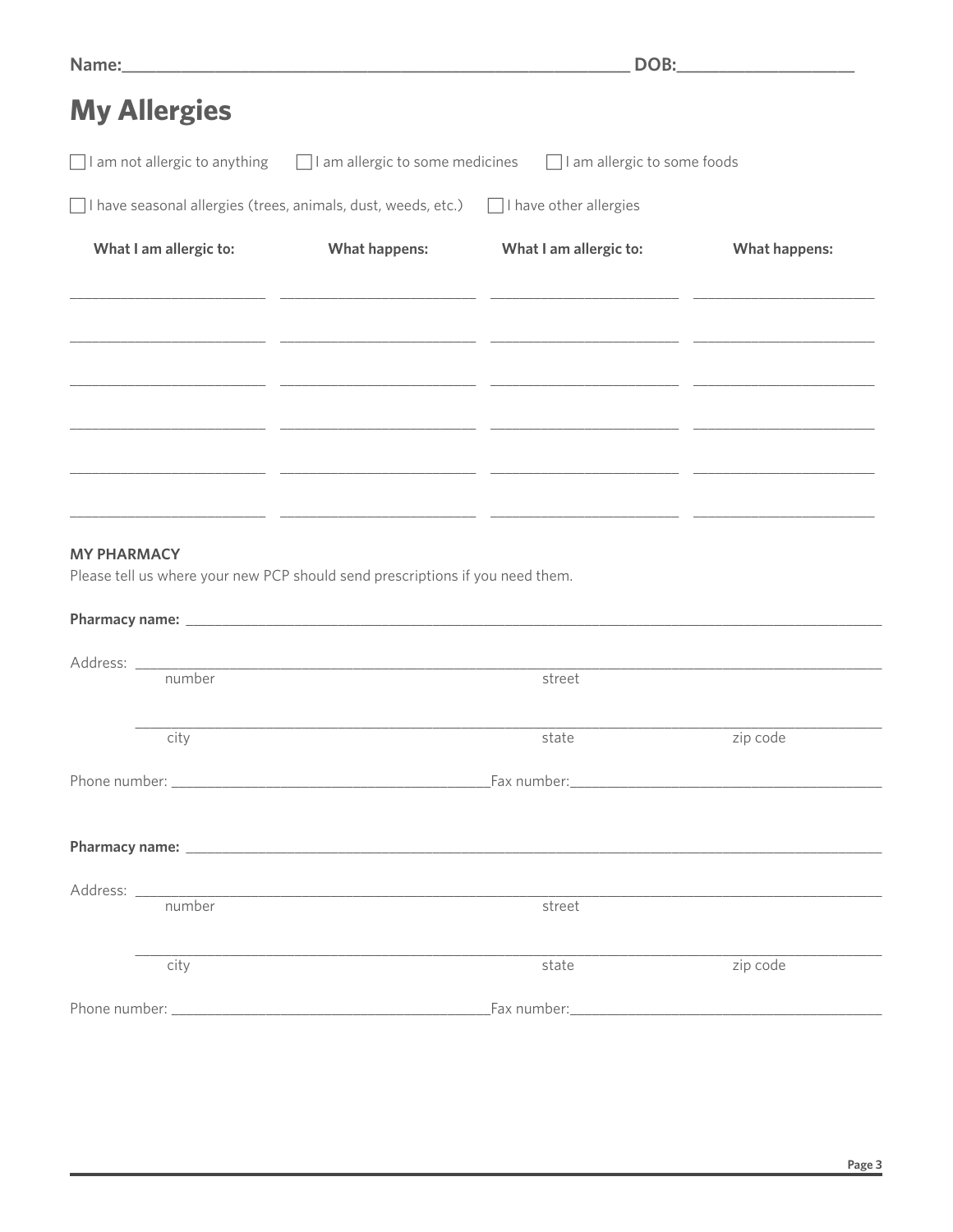## **My Medications**

Please tell us about the medicines you take now. Types of medicines to write down include:

- Prescriptions Vitamins Supplements
- 
- 
- Natural remedies Herbal remedies Other over-the-counter medicines
	-
- 

| Name of medicine | Strength<br>(Dose) | How many<br>I take | How often /<br>when I take it        | Why I take it           | When I<br>started<br>taking it |
|------------------|--------------------|--------------------|--------------------------------------|-------------------------|--------------------------------|
| Example          | 50 mg              | 1 pill             | Twice a day<br>(morning and bedtime) | For my high cholesterol | 2010                           |
|                  |                    |                    |                                      |                         |                                |
|                  |                    |                    |                                      |                         |                                |
|                  |                    |                    |                                      |                         |                                |
|                  |                    |                    |                                      |                         |                                |
|                  |                    |                    |                                      |                         |                                |
|                  |                    |                    |                                      |                         |                                |
|                  |                    |                    |                                      |                         |                                |
|                  |                    |                    |                                      |                         |                                |
|                  |                    |                    |                                      |                         |                                |
|                  |                    |                    |                                      |                         |                                |
|                  |                    |                    |                                      |                         |                                |
|                  |                    |                    |                                      |                         |                                |
|                  |                    |                    |                                      |                         |                                |
|                  |                    |                    |                                      |                         |                                |
|                  |                    |                    |                                      |                         |                                |
|                  |                    |                    |                                      |                         |                                |
|                  |                    |                    |                                      |                         |                                |
|                  |                    |                    |                                      |                         |                                |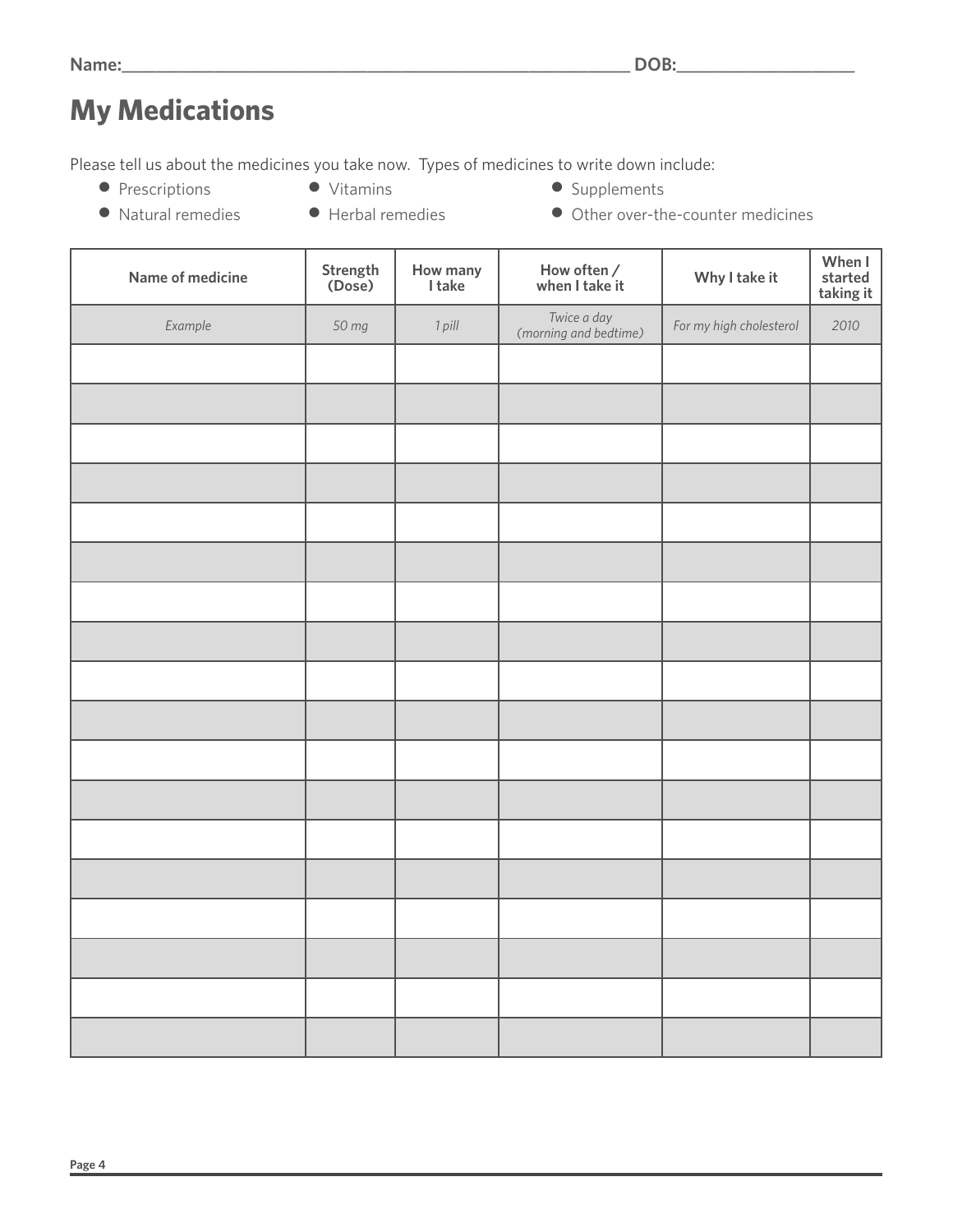## **Health Care Providers I Have Seen In The Past**

#### **MY HOSPITAL STAYS**

Please write down any time you have been in the hospital for one night or longer.

| Reason for hospital stay |  | Reason for hospital stay | Year |
|--------------------------|--|--------------------------|------|
|                          |  |                          |      |
|                          |  |                          |      |
|                          |  |                          |      |
|                          |  |                          |      |
|                          |  |                          |      |
|                          |  |                          |      |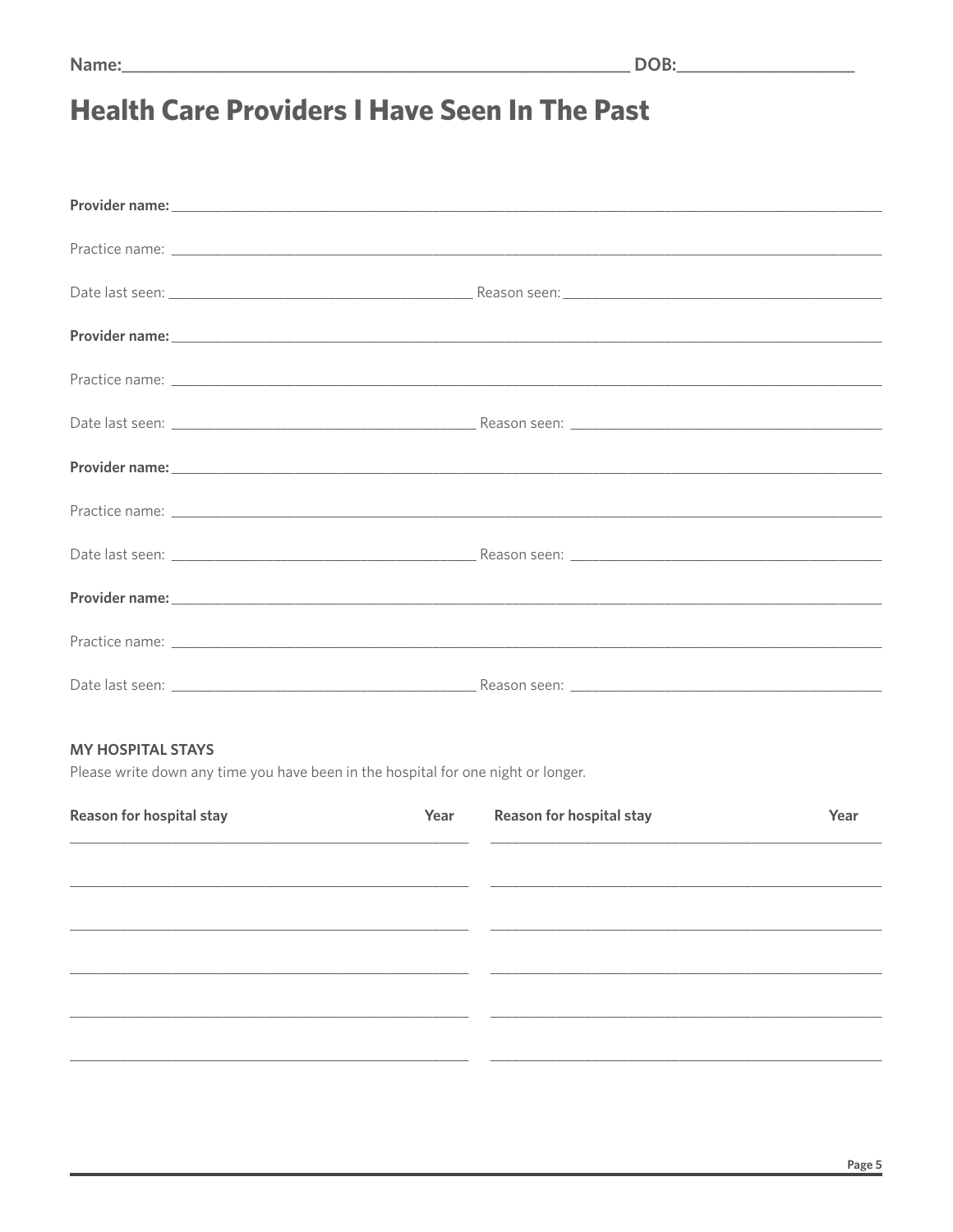## **My Medical History**

If you have a health problem below now or had it before, write the year the problem started.

| <b>Condition</b>   | Year | <b>Condition</b>           | Year | Condition                     | Year |
|--------------------|------|----------------------------|------|-------------------------------|------|
| Abnormal PAP smear |      | Eczema                     |      | Obesity                       |      |
| ADD/ADHD           |      | Failure to thrive          |      | Otitis media (recurrent)      |      |
| Allergic rhinitis  |      | GERD (reflux/heartburn)    |      | Pneumonia                     |      |
| Allergies          |      | Headache                   |      | Scoliosis                     |      |
| Anemia             |      | Hearing loss               |      | Seizures                      |      |
| Anxiety disorder   |      | Heart murmur               |      | Sickle cell anemia            |      |
| Arthritis          |      | <b>HIV/AIDS</b>            |      | Strep throat (recurrent)      |      |
| Asthma             |      | Inflammatory bowel disease |      | Substance abuse               |      |
| Cancer             |      | Jaundice                   |      | Tuberculosis                  |      |
| Clotting disorder  |      | Kidney disease             |      | UTI (urinary tract infection) |      |
| Depression         |      | Lead poisoning             |      | Varicella (chicken pox)       |      |
| Diabetes mellitus  |      | Meningitis                 |      | Vision problems               |      |
| Eating disorder    |      |                            |      | Other:                        |      |
|                    |      |                            |      | Other:                        |      |
|                    |      |                            |      | Other:                        |      |
|                    |      |                            |      | Other:                        |      |
|                    |      |                            |      | Other:                        |      |
|                    |      |                            |      |                               |      |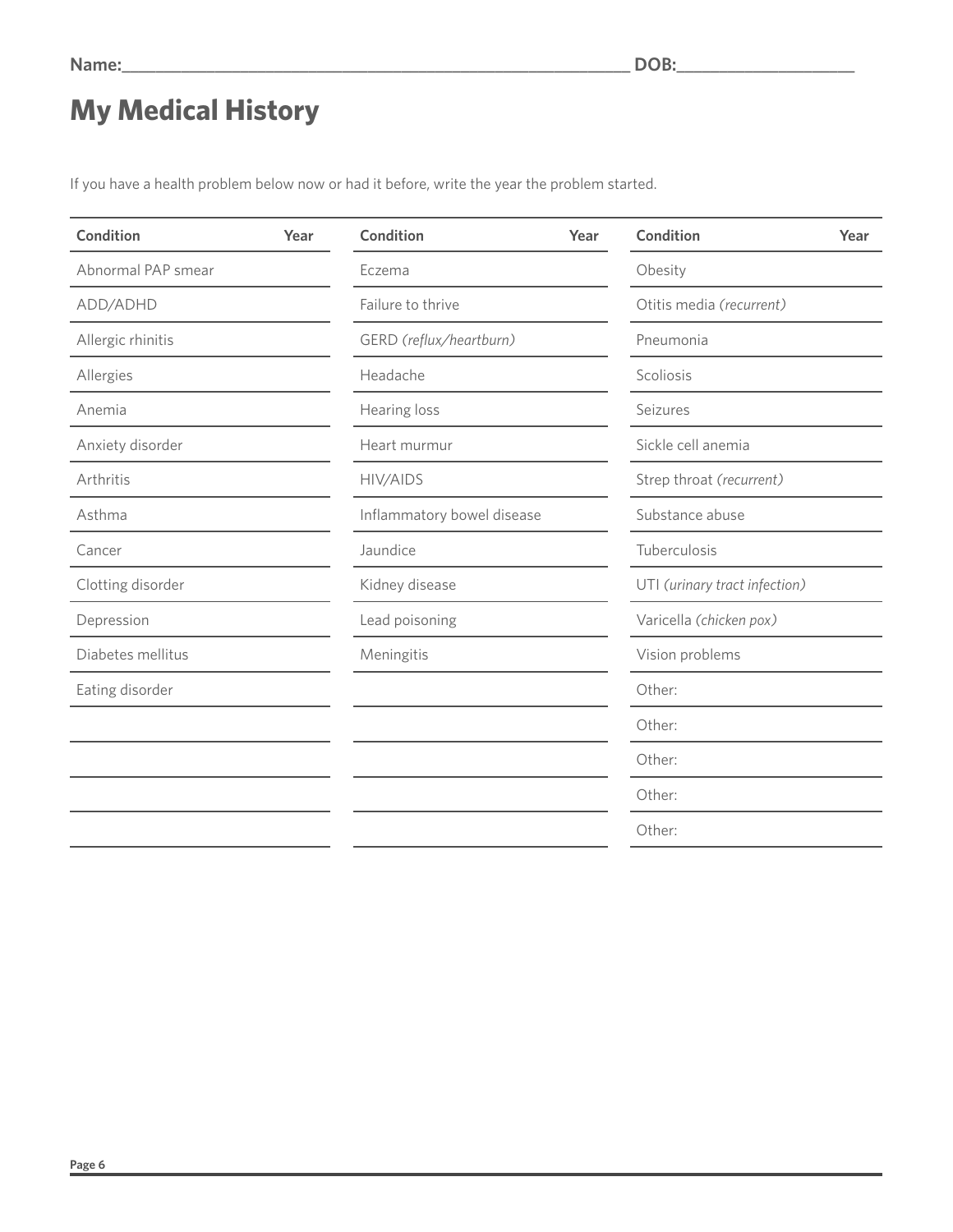#### **MY SURGERY HISTORY:**

If you have had a surgery below, write the year of the surgery

| <b>Surgery</b>         | Year | <b>Surgery</b>          | Year             |  |  |  |
|------------------------|------|-------------------------|------------------|--|--|--|
| Eye surgery            |      | Lymph node biopsy       |                  |  |  |  |
| Fracture surgery       |      | Mastectomy              |                  |  |  |  |
| Gastrostomy            |      | Small intestine surgery |                  |  |  |  |
| Heart surgery          |      | Spine surgery           |                  |  |  |  |
| Hernia repair          |      | Tubal ligation          |                  |  |  |  |
| Hysterectomy           |      | Umbilical hernia repair |                  |  |  |  |
| Inguinal hernia repair |      | Valve replacement       |                  |  |  |  |
| Joint replacement      |      | VP shunt                |                  |  |  |  |
|                        |      | Other:                  |                  |  |  |  |
|                        |      | Other:                  |                  |  |  |  |
|                        |      |                         |                  |  |  |  |
|                        |      |                         |                  |  |  |  |
|                        |      | Other:                  |                  |  |  |  |
|                        |      | Other:                  |                  |  |  |  |
|                        |      | Other:                  |                  |  |  |  |
|                        |      | Other:                  |                  |  |  |  |
|                        | Year |                         | Other:<br>Other: |  |  |  |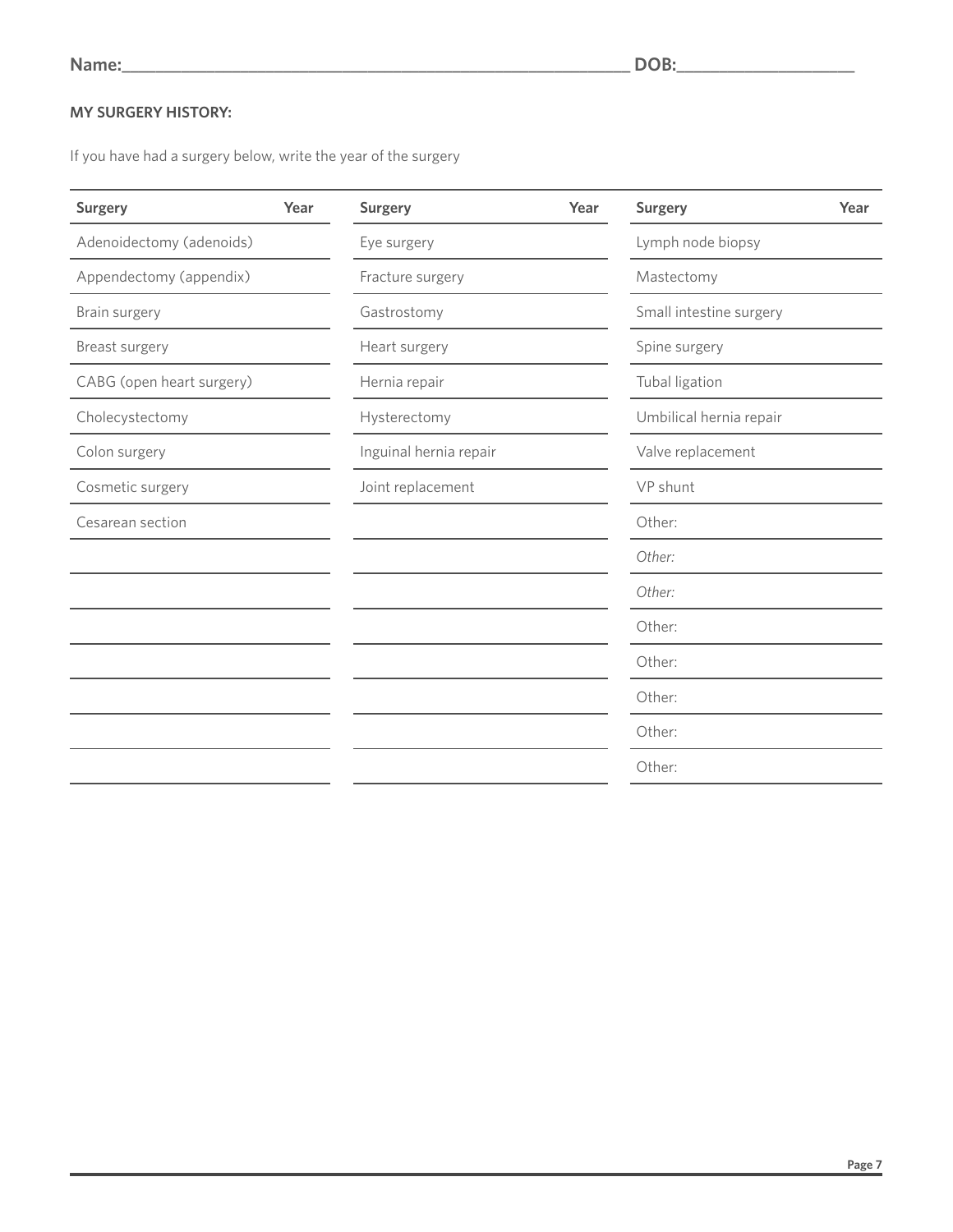**Name:\_\_\_\_\_\_\_\_\_\_\_\_\_\_\_\_\_\_\_\_\_\_\_\_\_\_\_\_\_\_\_\_\_\_\_\_\_\_\_\_\_\_\_\_\_\_\_\_\_\_\_\_\_\_\_\_\_\_\_\_ DOB:\_\_\_\_\_\_\_\_\_\_\_\_\_\_\_\_\_\_\_\_\_**

#### **MY FAMILY HISTORY:**

Put an "X" in the box if someone in your family has ever had a health problem below.

| Family<br><b>Member</b> | Alcohol abuse | <b>Arthritis</b> | Asthma | <b>Birth defects</b> | Cancer | COPD | Depression | <b>Diabetes</b> | Drug abuse | Early death | Hearing loss | Heart disease | High cholesterol | (high blood pressure)<br>Hypertension | Kidney disease | Learning disabilities | Mental illnesses | Mental retardation | Miscarriages/stillbirth | Stroke | Vision loss |
|-------------------------|---------------|------------------|--------|----------------------|--------|------|------------|-----------------|------------|-------------|--------------|---------------|------------------|---------------------------------------|----------------|-----------------------|------------------|--------------------|-------------------------|--------|-------------|
| Mother                  |               |                  |        |                      |        |      |            |                 |            |             |              |               |                  |                                       |                |                       |                  |                    |                         |        |             |
| <b>Father</b>           |               |                  |        |                      |        |      |            |                 |            |             |              |               |                  |                                       |                |                       |                  |                    |                         |        |             |
| <b>Sister</b>           |               |                  |        |                      |        |      |            |                 |            |             |              |               |                  |                                       |                |                       |                  |                    |                         |        |             |
| <b>Brother</b>          |               |                  |        |                      |        |      |            |                 |            |             |              |               |                  |                                       |                |                       |                  |                    |                         |        |             |
| Daughter                |               |                  |        |                      |        |      |            |                 |            |             |              |               |                  |                                       |                |                       |                  |                    |                         |        |             |
| Son                     |               |                  |        |                      |        |      |            |                 |            |             |              |               |                  |                                       |                |                       |                  |                    |                         |        |             |
| Mom's sister            |               |                  |        |                      |        |      |            |                 |            |             |              |               |                  |                                       |                |                       |                  |                    |                         |        |             |
| Mom's brother           |               |                  |        |                      |        |      |            |                 |            |             |              |               |                  |                                       |                |                       |                  |                    |                         |        |             |
| Dad's sister            |               |                  |        |                      |        |      |            |                 |            |             |              |               |                  |                                       |                |                       |                  |                    |                         |        |             |
| Dad's brother           |               |                  |        |                      |        |      |            |                 |            |             |              |               |                  |                                       |                |                       |                  |                    |                         |        |             |
| Mom's mom               |               |                  |        |                      |        |      |            |                 |            |             |              |               |                  |                                       |                |                       |                  |                    |                         |        |             |
| Mom's dad               |               |                  |        |                      |        |      |            |                 |            |             |              |               |                  |                                       |                |                       |                  |                    |                         |        |             |
| Dad's mom               |               |                  |        |                      |        |      |            |                 |            |             |              |               |                  |                                       |                |                       |                  |                    |                         |        |             |
| Dad's dad               |               |                  |        |                      |        |      |            |                 |            |             |              |               |                  |                                       |                |                       |                  |                    |                         |        |             |
| Other:                  |               |                  |        |                      |        |      |            |                 |            |             |              |               |                  |                                       |                |                       |                  |                    |                         |        |             |
| Other:                  |               |                  |        |                      |        |      |            |                 |            |             |              |               |                  |                                       |                |                       |                  |                    |                         |        |             |
| Other:                  |               |                  |        |                      |        |      |            |                 |            |             |              |               |                  |                                       |                |                       |                  |                    |                         |        |             |
| Other:                  |               |                  |        |                      |        |      |            |                 |            |             |              |               |                  |                                       |                |                       |                  |                    |                         |        |             |
| Other:                  |               |                  |        |                      |        |      |            |                 |            |             |              |               |                  |                                       |                |                       |                  |                    |                         |        |             |

F **Adopted**

 $\Box$  Family history unknown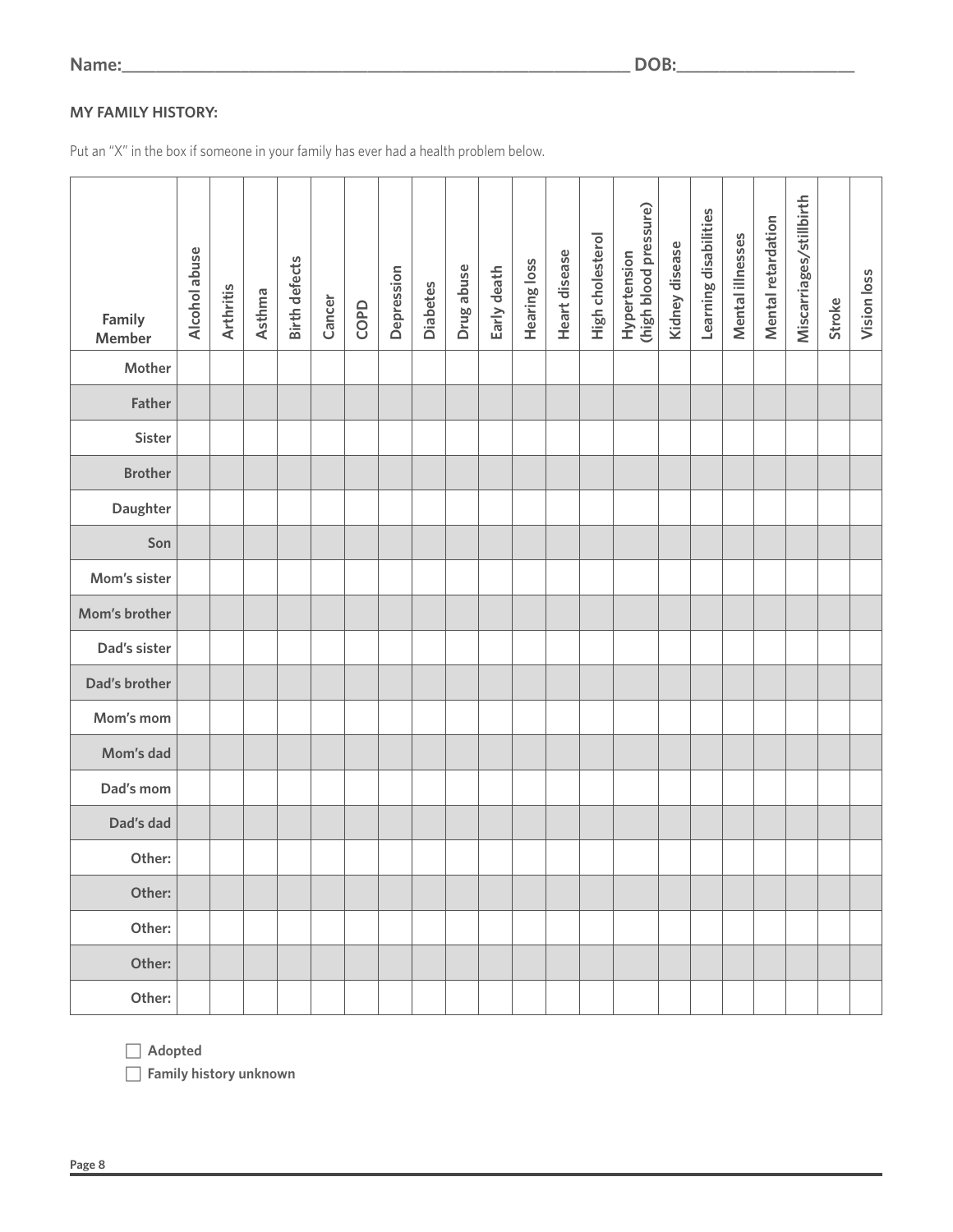| <b>MY TOBACCO USE:</b>    |                                                                                  |                               |  |  |
|---------------------------|----------------------------------------------------------------------------------|-------------------------------|--|--|
|                           | Never Smoker                                                                     |                               |  |  |
|                           | Passive Smoke Exposure (Second Hand Smoke; Never Smoker)                         |                               |  |  |
|                           | Former Smoker                                                                    |                               |  |  |
|                           |                                                                                  |                               |  |  |
|                           | Packs per day: __________(estimate)                                              |                               |  |  |
|                           |                                                                                  |                               |  |  |
|                           | Current Every Day Smoker                                                         |                               |  |  |
|                           | Start date:__________________                                                    |                               |  |  |
|                           | Packs per day: ___________                                                       |                               |  |  |
|                           | I use tobacco and I want to quit                                                 |                               |  |  |
|                           | I use tobacco and I do not want to quit                                          |                               |  |  |
| Type of tobacco I use(d): | $\Box$ cigarettes $\Box$ cigars $\Box$ pipe $\Box$ smokeless (chew/snuff)        |                               |  |  |
|                           | $\exists$ other:                                                                 |                               |  |  |
| My alcohol use:           | $\exists$ I drink alcohol $\Box$ I do not drink alcohol                          |                               |  |  |
| How much alcohol I drink: |                                                                                  |                               |  |  |
|                           | __________ glasses of wine per week                                              |                               |  |  |
|                           | cans of beer per week                                                            |                               |  |  |
|                           | __________ shots of liquor per week                                              |                               |  |  |
|                           | standard drinks or equivalent per week                                           |                               |  |  |
| My illegal drug use:      | I use drugs and I want to quit                                                   |                               |  |  |
|                           | I use drugs and I do not want to quit                                            |                               |  |  |
|                           | I quit using drugs                                                               |                               |  |  |
|                           | I have never used drugs or tried them once or twice                              |                               |  |  |
|                           | I have never used drugs                                                          |                               |  |  |
|                           |                                                                                  |                               |  |  |
|                           |                                                                                  |                               |  |  |
| How much I use(d):        | $\Box$ injections<br>$\Box$ times<br>$\exists$ pills                             | Every: $\Box$ day $\Box$ week |  |  |
| When I started/quit:      | Year I started: ______________________________Year I quit: _____________________ |                               |  |  |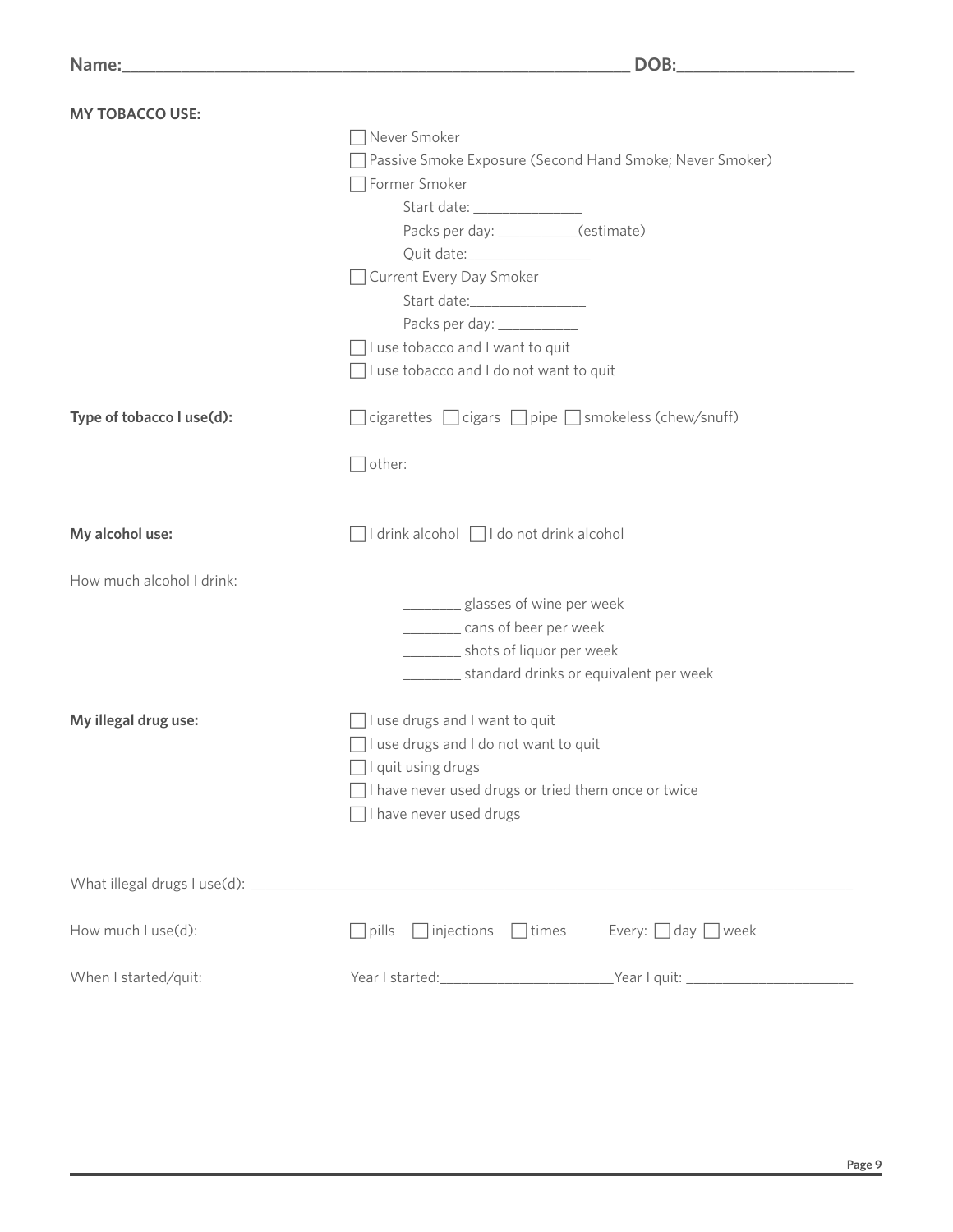| Name:                                        | DOB:                                                                                                                                                                                                                                                                                                                                                                                                                 |  |  |  |  |
|----------------------------------------------|----------------------------------------------------------------------------------------------------------------------------------------------------------------------------------------------------------------------------------------------------------------------------------------------------------------------------------------------------------------------------------------------------------------------|--|--|--|--|
| <b>MY SEXUAL HISTORY</b>                     |                                                                                                                                                                                                                                                                                                                                                                                                                      |  |  |  |  |
| My current sex partners:                     | $\Box$ I have never had a sex partner $\Box$ I have had one or more sex partners<br>$\vert$ I don't have a partner $\vert \vert$ I have one partner $\vert \vert$ I have many partners                                                                                                                                                                                                                               |  |  |  |  |
| My partners are/were:                        | $\Box$ both men and women<br>women<br>men                                                                                                                                                                                                                                                                                                                                                                            |  |  |  |  |
| My birth control/protection:                 | abstinence<br>$\Box$ pulling out (coitus interruptus) $\Box$ condom male<br>condom female $\Box$ diaphragm $\Box$ emergency contraceptive $\Box$ implant<br>injection $\Box$ inserts $\Box$ IUD $\Box$ the pill (oral contraceptive: OCP)<br>$\Box$ post-menopausal $\Box$ rhythm method $\Box$ spermicide<br>patch<br>$\Box$ surgical vasectomy/tubes tied $\Box$ ring<br>$\vert$ none<br>sponge<br>something else: |  |  |  |  |
| <b>OTHER THINGS ABOUT ME:</b>                |                                                                                                                                                                                                                                                                                                                                                                                                                      |  |  |  |  |
| I live with (choose all that apply):         | $\vert$ I live alone $\Box$ Spouse/significant other $\Box$ Child/children<br>Friends/family <u>Parents</u> Someone else:                                                                                                                                                                                                                                                                                            |  |  |  |  |
|                                              | Over the last two weeks how often have you been bothered by any of the following problems?                                                                                                                                                                                                                                                                                                                           |  |  |  |  |
| Little interest or pleasure in doing things: | $\Box$ Not at all $\Box$ Several days $\Box$ More than half the days $\Box$ Nearly every day                                                                                                                                                                                                                                                                                                                         |  |  |  |  |
| Feeling down, depressed, or hopeless:        | $\Box$ Not at all $\Box$ Several days $\Box$ More than half the days $\Box$ Nearly every day                                                                                                                                                                                                                                                                                                                         |  |  |  |  |
| My exercise:                                 | I follow exercise recommendations:<br>$\Box$ No<br>$\Box$ Yes<br>My exercise is limited by:<br>$\Box$ Physical limitations<br>Pain or discomfort<br>$\Box$ No limitations<br>Other:                                                                                                                                                                                                                                  |  |  |  |  |
|                                              | I believe my physical activity level is:<br>Sedentary or inactive<br>Adequate<br>Moderate<br>Vigorous or very active                                                                                                                                                                                                                                                                                                 |  |  |  |  |
| (describe)                                   |                                                                                                                                                                                                                                                                                                                                                                                                                      |  |  |  |  |
|                                              |                                                                                                                                                                                                                                                                                                                                                                                                                      |  |  |  |  |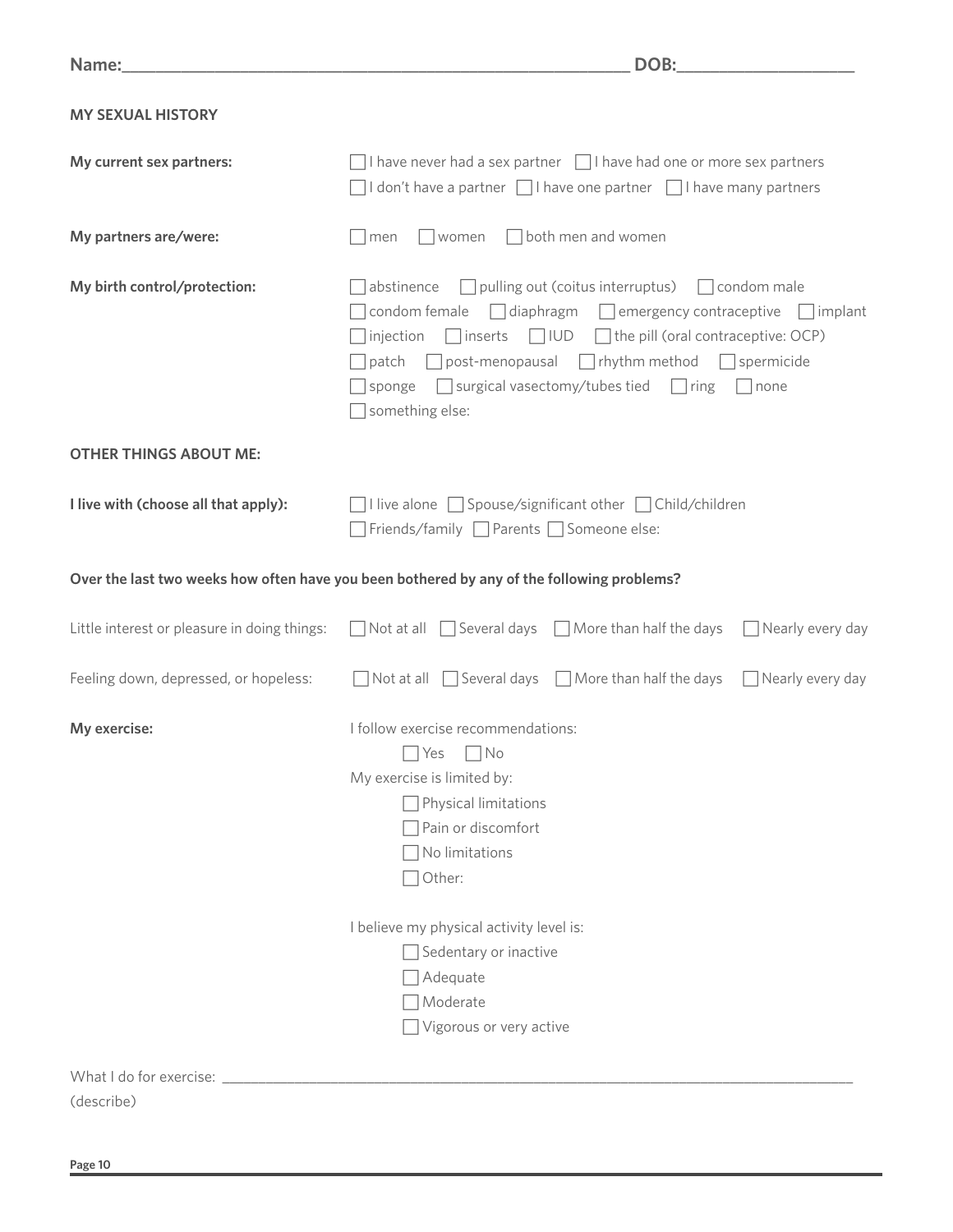| <b>MY DIET</b>                                                            | I do not have a specific diet<br>Diabetic diet $\Box$ Cardiac $\Box$ Gluten free $\Box$ High fiber $\Box$ Lactose free                                                                                                  |  |  |  |
|---------------------------------------------------------------------------|-------------------------------------------------------------------------------------------------------------------------------------------------------------------------------------------------------------------------|--|--|--|
|                                                                           | $\Box$ Low carb $\Box$ Low fat $\Box$ Mechanical soft $\Box$ PKU-phenylketonuria diet<br>$\Box$ Puree $\Box$ Renal $\Box$ Vegan $\Box$ Vegetarian                                                                       |  |  |  |
|                                                                           | $\Box$ Something else:                                                                                                                                                                                                  |  |  |  |
| My caffeine use:                                                          | $\Box$ I do eat/drink things with caffeine $\Box$ I don't eat/drink things with caffeine                                                                                                                                |  |  |  |
| Things I eat/drink with caffeine:                                         | <u> 1989 - Johann Stoff, amerikansk politiker (d. 1989)</u>                                                                                                                                                             |  |  |  |
| How much I eat/drink them:                                                |                                                                                                                                                                                                                         |  |  |  |
| About me:                                                                 |                                                                                                                                                                                                                         |  |  |  |
| I have trouble hearing.                                                   | Yes     No                                                                                                                                                                                                              |  |  |  |
| I wear hearing aids.                                                      | No Nes                                                                                                                                                                                                                  |  |  |  |
| I am blind or have trouble seeing.                                        | Yes     No                                                                                                                                                                                                              |  |  |  |
| I wear glasses and/or contacts.                                           | $\Box$ Yes $\Box$ No                                                                                                                                                                                                    |  |  |  |
|                                                                           | I have a health condition that makes it hard for me to concentrate, remember, or make decisions. $\Box$ Yes $\Box$ No                                                                                                   |  |  |  |
| I sometimes have trouble paying for the care I need. $\Box$ Yes $\Box$ No |                                                                                                                                                                                                                         |  |  |  |
| <b>MY HEALTH WISHES</b>                                                   |                                                                                                                                                                                                                         |  |  |  |
| Health wishes:                                                            | $\lceil$ l agree to discuss end of life wishes with my health care provider<br>do not agree to discuss end of life wishes with my health care provider                                                                  |  |  |  |
| I already have health wishes in writing:                                  | I have an advanced directive / living will<br>Durable medical power of attorney<br>Durable financial power of attorney<br>Health care proxy<br>POLST (Physician Order for Life-Sustaining Treatment)<br>Something else: |  |  |  |

**Please bring a copy of any health wishes you have in writing. We will put them in your medical record. If you want your wishes in writing, ask us for information during your visit.**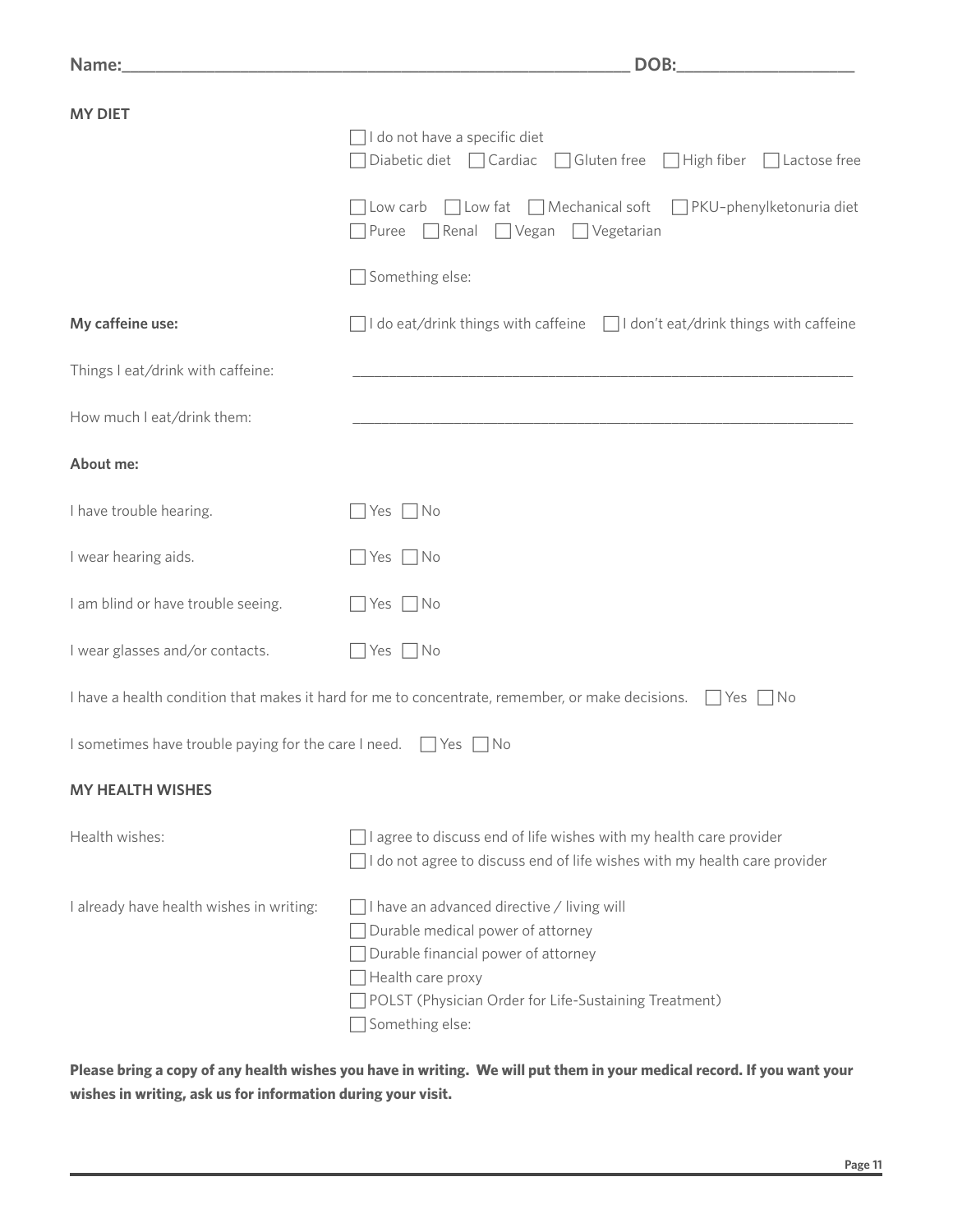#### **MY VACCINES AND SHOTS**

| Tetanus (Tdap)         | Date: ____________________                                                                                                                                                                                                     | Shingles vaccine | Date: the contract of the contract of the contract of the contract of the contract of the contract of the contract of the contract of the contract of the contract of the contract of the contract of the contract of the cont |
|------------------------|--------------------------------------------------------------------------------------------------------------------------------------------------------------------------------------------------------------------------------|------------------|--------------------------------------------------------------------------------------------------------------------------------------------------------------------------------------------------------------------------------|
| Tetanus (Td)           |                                                                                                                                                                                                                                | Hepatitis A      | Date: and the same state of the state of the state of the state of the state of the state of the state of the state of the state of the state of the state of the state of the state of the state of the state of the state of |
| Pneumonia (Prevnar 13) |                                                                                                                                                                                                                                | Hepatitis B      | Date: and the same of the same of the same of the same of the same of the same of the same of the same of the same of the same of the same of the same of the same of the same of the same of the same of the same of the same |
| Pneumonia (Pneumovax)  | Date: and the property of the set of the set of the set of the set of the set of the set of the set of the set of the set of the set of the set of the set of the set of the set of the set of the set of the set of the set o |                  |                                                                                                                                                                                                                                |
| Flu shot               | Date: the contract of the contract of the contract of the contract of the contract of the contract of the contract of the contract of the contract of the contract of the contract of the contract of the contract of the cont |                  | Date: and the same of the same of the same of the same of the same of the same of the same of the same of the same of the same of the same of the same of the same of the same of the same of the same of the same of the same |
|                        |                                                                                                                                                                                                                                |                  |                                                                                                                                                                                                                                |

#### **MY EXAMS AND TESTS**

| <b>Exam or test</b>           | <b>Date</b> | <b>Result</b> |            |          |
|-------------------------------|-------------|---------------|------------|----------|
| Yearly physical               |             | Normal        | Not normal | Not sure |
| Eye exam                      |             | Normal        | Not normal | Not sure |
| Hearing test                  |             | Normal        | Not normal | Not sure |
| Dental visit                  |             | Normal        | Not normal | Not sure |
| Cholesterol check             |             | Normal        | Not normal | Not sure |
| Blood sugar check             |             | Normal        | Not normal | Not sure |
| Colonoscopy or stool test     |             | Normal        | Not normal | Not sure |
| Hepatitis C screening (blood) |             | Normal        | Not normal | Not sure |
| Prostate exam                 |             | Normal        | Not normal | Not sure |
| Pap smear                     |             | Normal        | Not normal | Not sure |
| Mammogram                     |             | Normal        | Not normal | Not sure |
| DEXA scan (bone density)      |             | Normal        | Not normal | Not sure |
| Other:                        |             | Normal        | Not normal | Not sure |
| Other:                        |             | Normal        | Not normal | Not sure |
| Other:                        |             | Normal        | Not normal | Not sure |

\_\_\_\_\_\_\_\_\_\_\_\_\_\_\_\_\_\_\_\_\_\_\_\_\_\_\_\_\_\_\_\_\_\_\_\_\_\_\_\_\_\_\_\_\_\_\_\_\_\_\_\_\_\_\_\_\_\_\_\_\_\_\_\_\_\_\_\_\_\_\_\_\_\_\_\_\_\_\_\_\_\_\_\_\_\_\_\_\_\_\_\_\_\_\_\_\_\_\_\_\_\_\_\_\_\_\_\_

\_\_\_\_\_\_\_\_\_\_\_\_\_\_\_\_\_\_\_\_\_\_\_\_\_\_\_\_\_\_\_\_\_\_\_\_\_\_\_\_\_\_\_\_\_\_\_\_\_\_\_\_\_\_\_\_\_\_\_\_\_\_\_\_\_\_\_\_\_\_\_\_\_\_\_\_\_\_\_\_\_\_\_\_\_\_\_\_\_\_\_\_\_\_\_\_\_\_\_\_\_\_\_\_\_\_\_\_

\_\_\_\_\_\_\_\_\_\_\_\_\_\_\_\_\_\_\_\_\_\_\_\_\_\_\_\_\_\_\_\_\_\_\_\_\_\_\_\_\_\_\_\_\_\_\_\_\_\_\_\_\_\_\_\_\_\_\_\_\_\_\_\_\_\_\_\_\_\_\_\_\_\_\_\_\_\_\_\_\_\_\_\_\_\_\_\_\_\_\_\_\_\_\_\_\_\_\_\_\_\_\_\_\_\_\_\_

\_\_\_\_\_\_\_\_\_\_\_\_\_\_\_\_\_\_\_\_\_\_\_\_\_\_\_\_\_\_\_\_\_\_\_\_\_\_\_\_\_\_\_\_\_\_\_\_\_\_\_\_\_\_\_\_\_\_\_\_\_\_\_\_\_\_\_\_\_\_\_\_\_\_\_\_\_\_\_\_\_\_\_\_\_\_\_\_\_\_\_\_\_\_\_\_\_\_\_\_\_\_\_\_\_\_\_\_

\_\_\_\_\_\_\_\_\_\_\_\_\_\_\_\_\_\_\_\_\_\_\_\_\_\_\_\_\_\_\_\_\_\_\_\_\_\_\_\_\_\_\_\_\_\_\_\_\_\_\_\_\_\_\_\_\_\_\_\_\_\_\_\_\_\_\_\_\_\_\_\_\_\_\_\_\_\_\_\_\_\_\_\_\_\_\_\_\_\_\_\_\_\_\_\_\_\_\_\_\_\_\_\_\_\_\_\_

#### **What should we know about your health?**